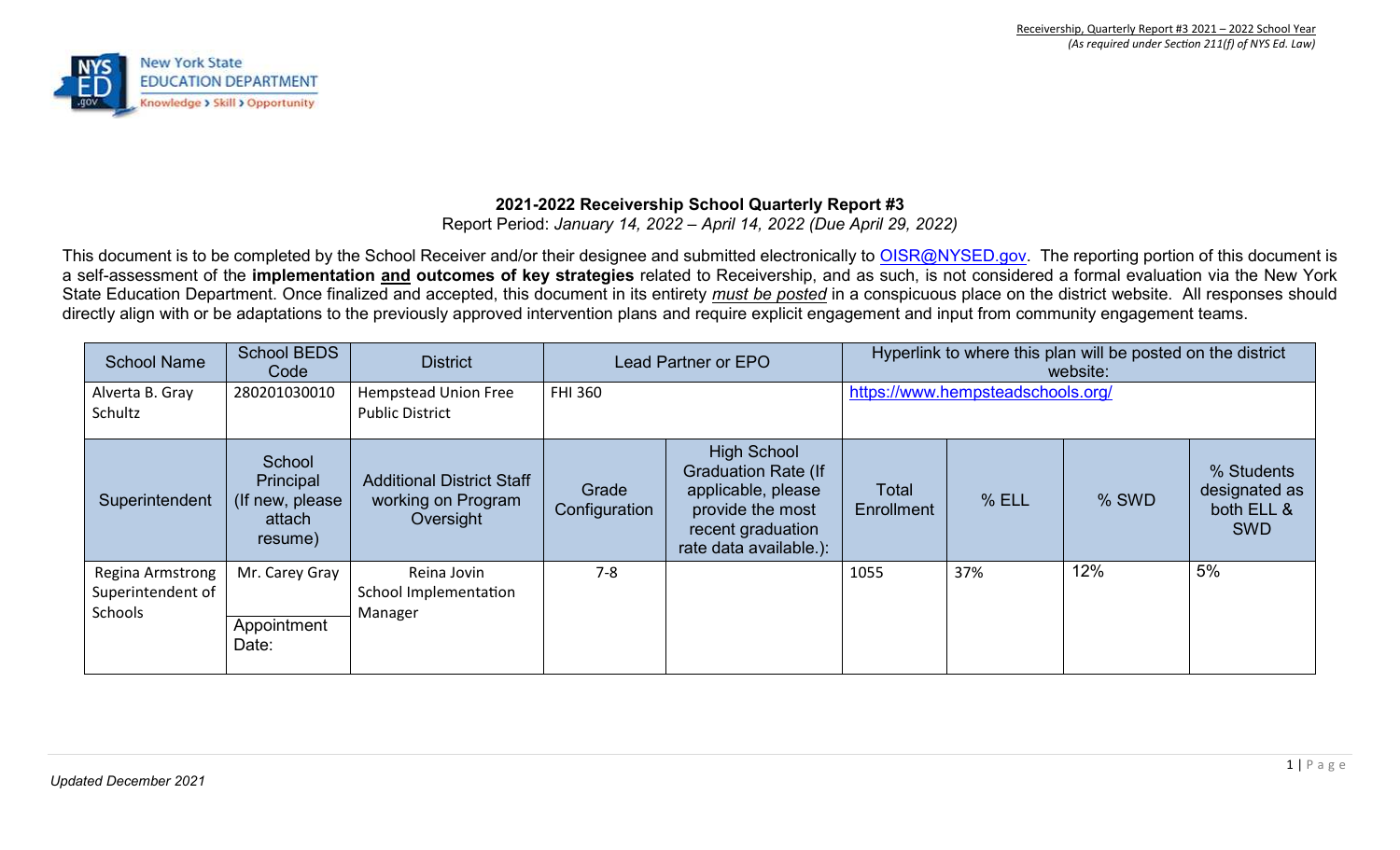

### **Executive Summary**

Please provide a *plain-language summary* of this completed report, reflecting changes and progress made since the last reporting period, with a focus on the action taken to implement lead strategies, engage the community, and enact Receivership powers. The summary should be written in terms easily understood by the community-at-large. Please avoid terms and acronyms that are unfamiliar to the public and limit the summary to *no more than 500 words*.

The Alverta B. Gray Schultz Middle School community members believe the greatest resource and hope for the future of the Hempstead community and the country is the successful education of our children. Every student deserves a comprehensive education that is relevant, engaging, meaningful, and supported by skilled, committed, and caring teacher leaders who motivate and encourage them to embrace challenges, take risks, respect diversity, dream beyond their current realities, and develop into productive citizens that can compete in a rapidly changing world. With this belief in mind, we have established enduring goals to guide the implementation of key strategies. The goals are intended to be a catalyst for increasing student achievement and staff morale at A.B.G.S. Middle School while also serving as a pathway out of receivership. The enduring goals for A.B.G.S Middle School are as follows:

●Create a positive learning environment that welcomes exploration and enhances student confidence

- ●Build high performing teams and develop an atmosphere of professional collaboration
- ●Utilize data to drive instruction and student development
- ●Ensure overall development in students including educational, moral, social, emotional, and physical life
- Cultivate systems that engage and support Parent and Community partners to effectively advocate for student learning and school improvement

A.B.G.S. is in the final stage of becoming an IB World School. A verification visit from IB Educators has been confirmed and will take place over a period of two days, on May 11, 2022 – May 12, 2022. The IB Coordinator and the entire A.B.G.S. school staff is preparing for this virtual visit.

IB MYP (Middle Years Program) continues to serve as the foundation for inquiry- based instruction and transformational practices. The A.B.G.S. administrative team implemented procedures aligning our practices to the IB framework and a comprehensive transformational plan which has produced a systemic approach to inquiry-based instruction. Throughout the 2021-2022 school year we have continued using the International Baccalaureate (IB) Middle Years Program (MYP) framework of inquiry-based student-centered learning to drive instruction and improve academic achievement.

Monthly data meetings continue to be held to determine student progress, performance levels and tiered interventions with modifications to instruction as deemed appropriate. On-going classroom walkthroughs with timely feedback to monitor instructional strategies and practices is consistently performed. Teachers and students engage in reflective practices and instructional staff are supported with on-going professional learning throughout the year. Instructional Coaches use PLC's to support teachers in analyzing formative and summative assessment data and to implement instructional modifications to minimize gaps and support the differentiated needs of all students. The school leader engages stakeholders and collaborates with the CET (Community Engagement Team) to continue to support A.B.G.S as a community school model. Assistant Principals hold regular virtual check-in meetings with the student body and facilitate monthly parent meetings in addition to scheduled Parent-Teacher Conferences.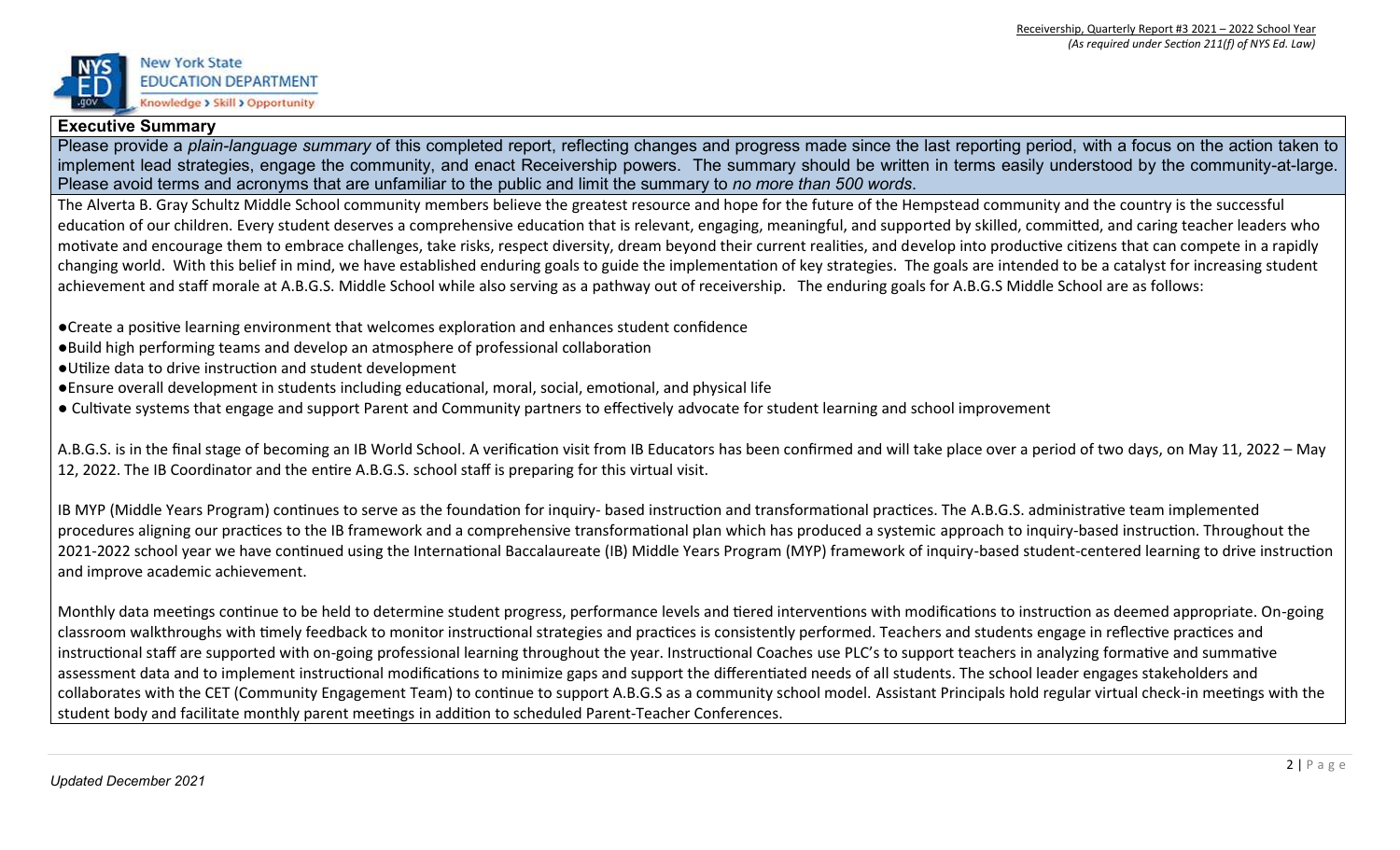

The school leader continues to meet regularly with the school leadership team, Instructional Coaches (ELA, Math, Science, Social Studies, Data, IT, and ENL), school support team, and school security to ensure sustainability of systems and structures. Within the framework of an inquiry-based learning environment, the school building leader supports and fully implements instructional goals and priorities with the intent to meet and exceed all established progress targets with fidelity.

**Directions for Parts I, II, and III** - District and school staff should respond to the sections of this document by both analyzing and summarizing the steps taken to implement lead strategies since the first quarter. Include processes that were used to assess the **impact** of strategies implemented on student learning outcomes.

This is also an opportunity for district and school staff to provide a reflective outline of proposed actions, strategies, and process adaptations made to the school's 2021-2022 Continuation Plan, with a focus on how evidence guided decisions made through continuous and comprehensive planning, by articulating explicit support of student social-emotional well-being, diversity, equity, inclusion, and active engagement in learning.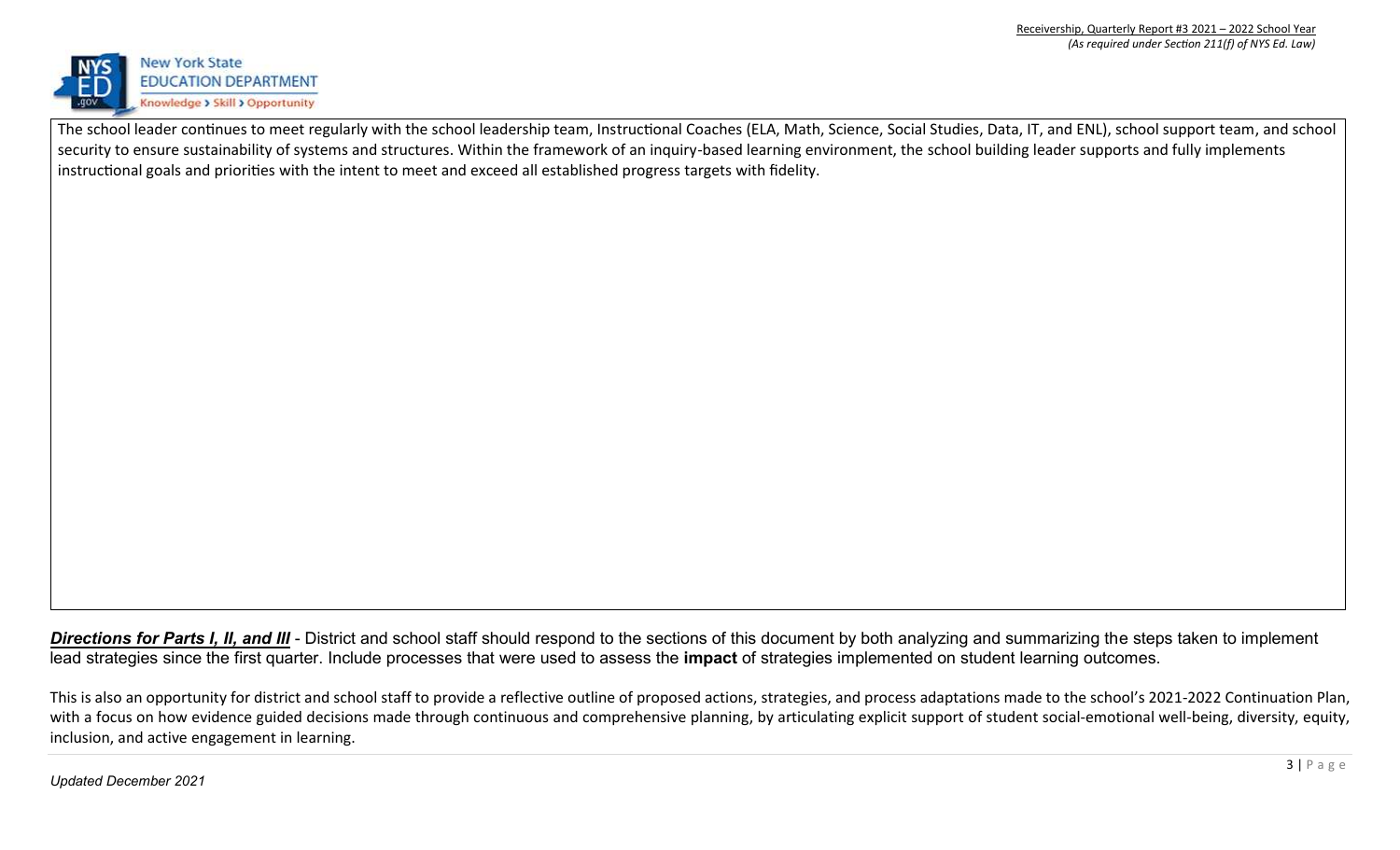

- The district should ensure that the implementation of lead strategies address the needs of all learners, particularly the needs of subgroups of students and those at risk for not meeting State academic standards.
- District and school staff should assess the impact of identified lead strategies on student learning, as connected and aligned to diagnostic review feedback, to ensure strategy implementation can achieve long-term sustainable growth.

## **Part I –***Lead Strategies for Improvement*

**Lead Strategies for School Improvement** 

*List the 3-4 of core lead strategies that are central to the school's improvement plan, and outline the progress made this quarter by applying each strategy. Lead strategies are key levers for improvement that are identified based on trends in student performance data and serve as overarching approaches for implementing strategically focused action steps toward achieving demonstrable improvement.* 

|                                                   |               | Quarterly Report #3 with Reflection on Lead Strategies Utilized during                                                                                                           |
|---------------------------------------------------|---------------|----------------------------------------------------------------------------------------------------------------------------------------------------------------------------------|
| <b>Identify</b><br>the<br>lead                    | <b>Status</b> | January 14, 2022 - April 14, 2022<br>For each lead strategy, outline how the strategy helped achieve progress toward this year's demonstrable improvement targets. If a strategy |
| strategies that guided                            | (R/Y/G)       | was discontinued since the prior reporting period, please provide an evidence-based explanation for why it was discontinued and if/how a                                         |
| school's<br>the                                   |               | new strategy will be implemented in its place.                                                                                                                                   |
| work<br>improvement<br>during<br>reporting<br>the |               |                                                                                                                                                                                  |
| period, including any                             |               |                                                                                                                                                                                  |
| that were discontinued.                           |               |                                                                                                                                                                                  |
| Implement the IB MYP                              |               | The implementation of the IB Middle Years Program (MYP) Units of Inquiry Framework has led to students having more success with inquiry-based                                    |
| Units of Inquiry<br>Framework                     |               | learning as indicated in the ELA data.                                                                                                                                           |
|                                                   |               | As an IB MYP Candidate School, ABGS has implemented a high-quality balanced curriculum that supports the development of inquiry-minded students.                                 |
|                                                   |               | With inquiry-based learning, students participate in hands on activities where they use their social skills to collaborate, communicate, and apply critical                      |
|                                                   |               | thinking skills.                                                                                                                                                                 |
|                                                   |               | We will continue to use Atlas Managebac to streamline curriculum which allows teachers to plan, share, and align best practices, materials, and                                  |
|                                                   |               | assessments to standards.                                                                                                                                                        |
|                                                   |               | The course in Design being taught in conjunction with Art has had a positive impact on students'                                                                                 |
|                                                   |               | research, critical thinking, synthesis, and analysis skills. See improvement on ELA chart. The Design course is taught concurrently and in conjunction                           |
|                                                   |               | with Visual Arts.                                                                                                                                                                |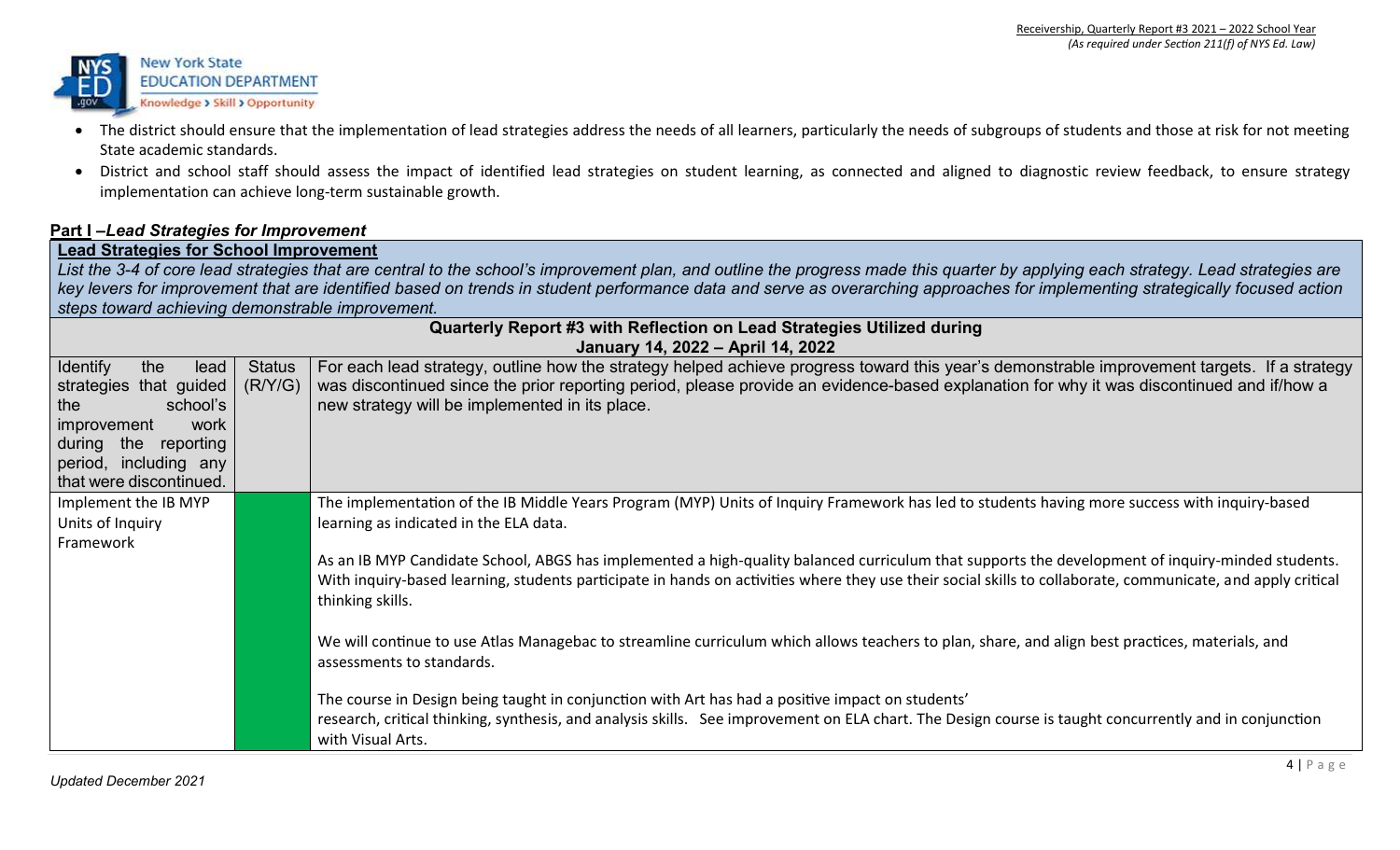

| Implementing a Data           | ABGS continues to implement a four-step instructional model to use data to achieve demonstrable improvement.                                                                                                                                               |  |
|-------------------------------|------------------------------------------------------------------------------------------------------------------------------------------------------------------------------------------------------------------------------------------------------------|--|
| Driven Instructional<br>Model | Assess – Identify what assessments will be used to progress monitor formatively and summative, when it will be administered and collected, and<br>persons responsible for delivery and collection                                                          |  |
|                               | Analyze – Using assessment data identify performance strengths, needs, and trends at the school, classroom, and student level                                                                                                                              |  |
|                               | Act – Based on the identified performance of students, make a plan to address needs, implement, and check for mastery.                                                                                                                                     |  |
|                               | Adopt – Change culture by ensuring that non-negotiable bi-weekly, monthly, and quarterly data meetings are held. These meetings will require agendas<br>to be approved in advance and minutes with action steps will be provided to ensure accountability. |  |
| Implementation of             | As outlined in the state approved continuation plan, we continue to hold monthly data meetings. Within these meetings we review data that has been                                                                                                         |  |
| <b>Aligned Professional</b>   | identified and collected. From that collected data and analysis, the professional development needs are identified within two areas:                                                                                                                       |  |
| Development                   | 1. just-in-time instructional needs                                                                                                                                                                                                                        |  |
|                               | 2. ongoing professional development long term needs.                                                                                                                                                                                                       |  |
|                               | Based on observations and walkthroughs from quarter to quarter, we recognize that teachers need support specific to a content area and other supports                                                                                                      |  |
|                               | that are routinely reviewed all year (i.e. content specific standards based support, technology needs on platforms, social emotional needs.) Based on                                                                                                      |  |
|                               | data analysis, alignment of our professional development has focused on Black and ELL students.                                                                                                                                                            |  |
|                               | ABGS Instructional Coaches continue to benefit from district level professional development.<br>Anticipated participation in 2021-2022 Curriculum Writing Summer Workshops                                                                                 |  |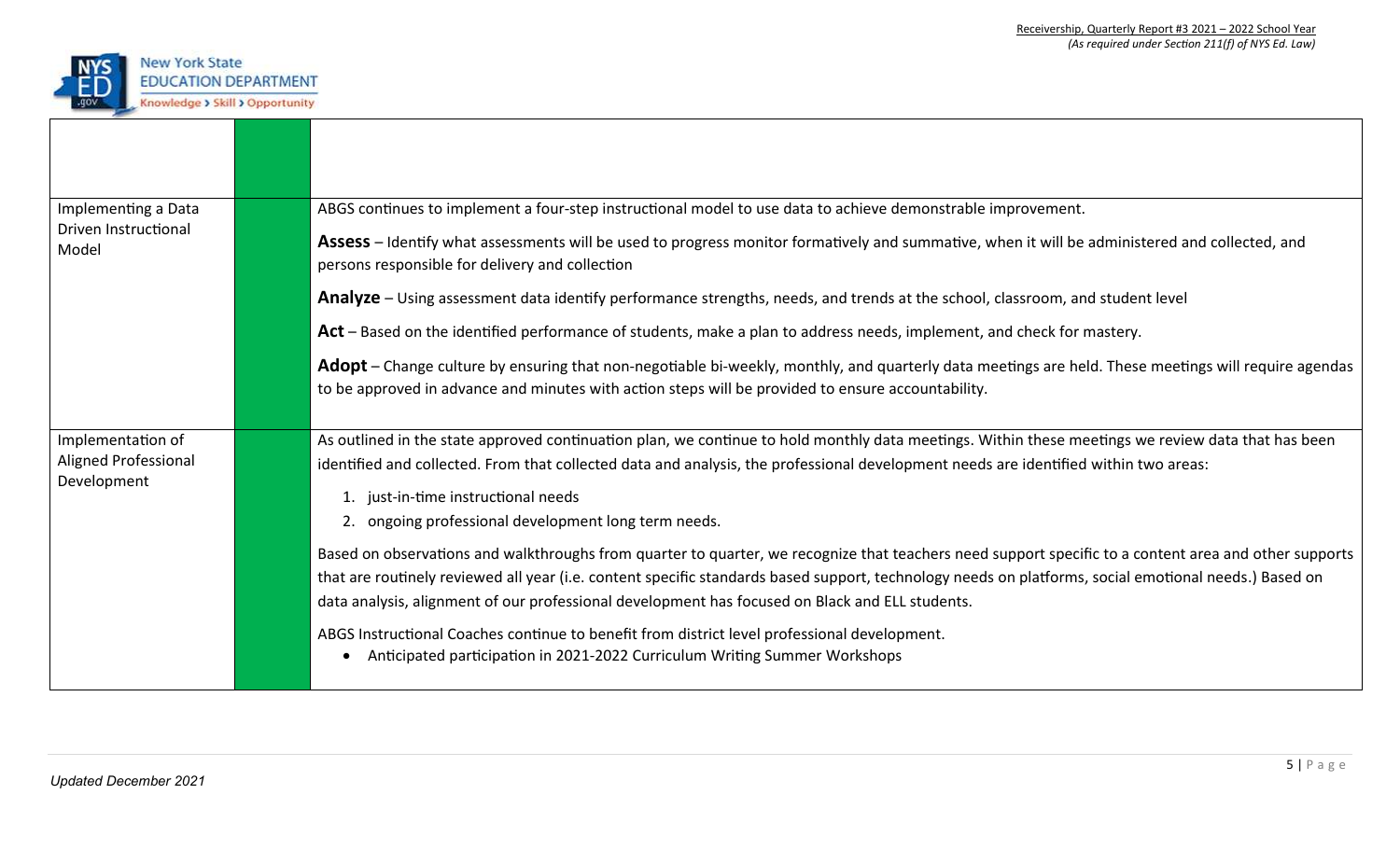

| Implementation of       | A collaboration of ABGS Middle School counselors, school social workers and the school Leadership Team have collectively worked towards maintaining                                                                                        |
|-------------------------|--------------------------------------------------------------------------------------------------------------------------------------------------------------------------------------------------------------------------------------------|
| <b>Community School</b> | an environment that is reflective of family and community partnerships and psychoeducation.                                                                                                                                                |
| Model                   |                                                                                                                                                                                                                                            |
|                         | In our continued efforts to achieve progress towards our demonstrable improvement targets, we have developed a school wide system of support. This                                                                                         |
|                         | Multi-Tiered System of Support (MTSS) is our collaborative, evidence-based approach to differentiating and personalizing instruction and intervention,                                                                                     |
|                         | across academic, social-emotional learning and behavior for all students.                                                                                                                                                                  |
|                         | Developed a school-wide system of student support.                                                                                                                                                                                         |
|                         | Ensure strong core instruction occurs in safe & supportive classroom settings.                                                                                                                                                             |
|                         | All staff attended professional development training on Early Warning Systems (EWS) February 16 <sup>th</sup> and March 16 <sup>th</sup> on how to use                                                                                     |
|                         | screening data (Early Warning Indicator, EWI) to identify students in need of additional intervention assistance. This training will be ongoing. As<br>part of our partnership with Family Health International (FHI)                      |
|                         | Establish school-based teams, ISS and RTI (Response to Intervention) who will design intervention plans for at-risk students to address their social<br>emotional, behavioral, and academic needs and monitor their intervention progress. |
|                         | We continue to use our <i>Calm Space</i> as an intervention for students and staff and to provide SEL counseling.                                                                                                                          |
|                         | Our community food pantry Market Place continues to provide food and services to families experiencing food insecurity.                                                                                                                    |
|                         | Coordinated wrap around support with colleges, universities, health care agencies, and community outreach groups to inform families and<br>students.                                                                                       |
|                         | Developed and implemented an At-Risk Team. Weekly meetings take place data meetings are held to discuss and review data and trends<br>(see link below)                                                                                     |
|                         | https://hufsd-<br>my.sharepoint.com/:w:/g/personal/cgielarowski hempsteadschools org/EZEO7GEUa5NBtAoqA7tocO4B0FxqMx w4CjbRB1zRgigiQ?email=cgray%40hempsteadschools.org&e=pKh7pG                                                            |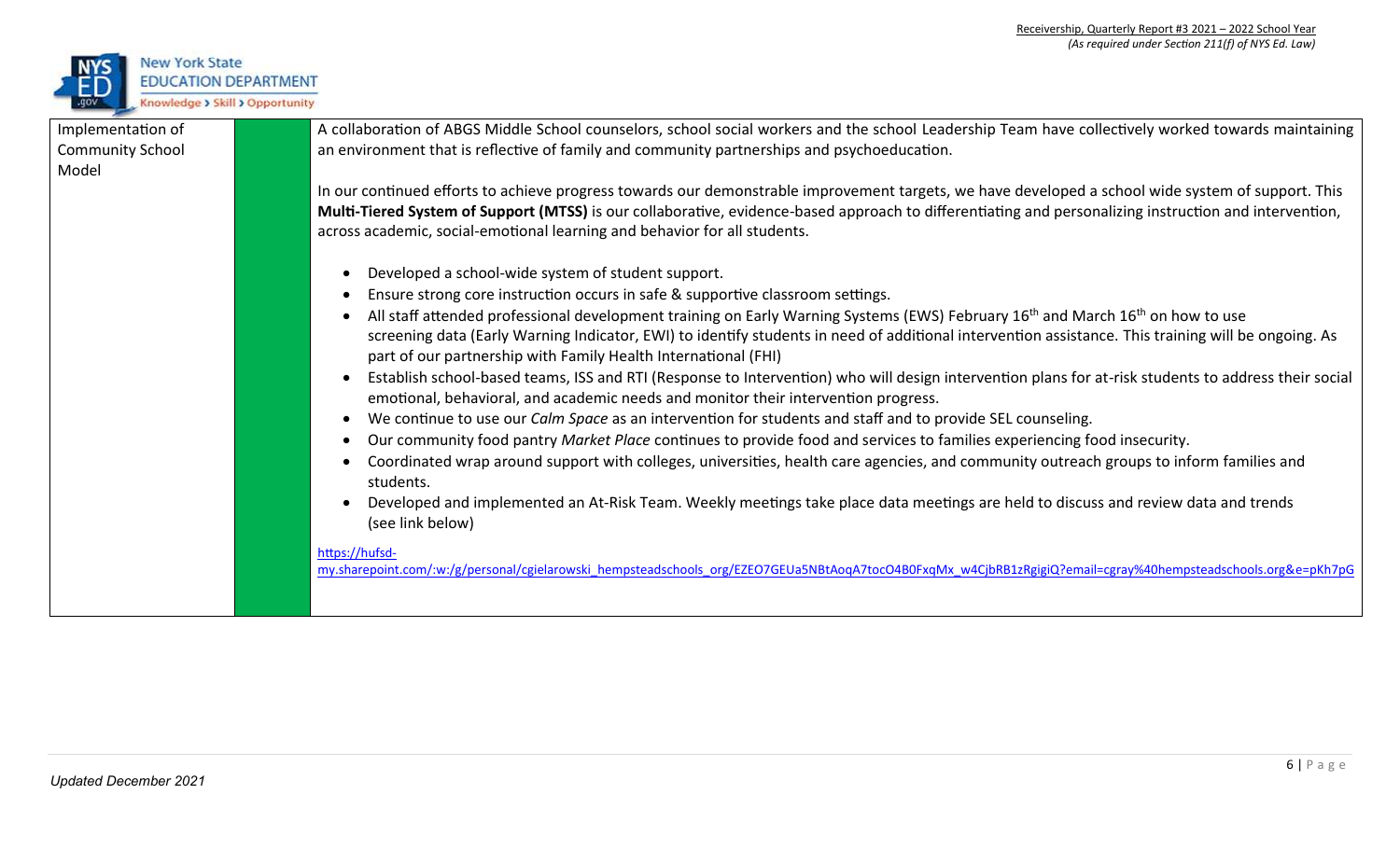

## **Part II –** *Demonstrable Improvement Indicators-Level 1*

## **Level 1 Indicators**

Please list the school's Level 1 indicators and complete all columns below. This information should provide details about how lead strategies inform the implementation of *specific strategies and action steps that support progress toward the Demonstrable Improvement Indicators.* 

|                                        |                          | Quarterly Report #3 Reflection on Activities Completed for this Indicator during                                                                                                                                                                                                                                                        |                                                                                                                                                                                                                                                                                                                                                                                            |                                |                            |                             |                                                                                                                                                                                                                                                                                                                                                                                                                 |  |
|----------------------------------------|--------------------------|-----------------------------------------------------------------------------------------------------------------------------------------------------------------------------------------------------------------------------------------------------------------------------------------------------------------------------------------|--------------------------------------------------------------------------------------------------------------------------------------------------------------------------------------------------------------------------------------------------------------------------------------------------------------------------------------------------------------------------------------------|--------------------------------|----------------------------|-----------------------------|-----------------------------------------------------------------------------------------------------------------------------------------------------------------------------------------------------------------------------------------------------------------------------------------------------------------------------------------------------------------------------------------------------------------|--|
|                                        |                          |                                                                                                                                                                                                                                                                                                                                         | January 14, 2022 - April 14, 2022                                                                                                                                                                                                                                                                                                                                                          |                                |                            |                             |                                                                                                                                                                                                                                                                                                                                                                                                                 |  |
| Indicator                              | <b>Status</b><br>(R/Y/G) | Identify specific strategies and action<br>steps implemented to support progress<br>for each of the Demonstrable<br>Improvement Indicators.                                                                                                                                                                                             | Provide the specific data/evidence used to determine progress and impact on instruction, student<br>learning, and achievement.<br>Describe how the data trends that emerged during this reporting period will inform future action<br>steps.<br>Include a description of any adjustments made to the continuation plan along with the<br>corresponding data used to inform the adjustment. |                                |                            |                             |                                                                                                                                                                                                                                                                                                                                                                                                                 |  |
| #33 3-8 ELA All<br><b>Students MGP</b> |                          | <b>Lead Strategies Used (Bolded means used)</b><br>Implement the IB MYP Units of<br><b>Inquiry Framework</b><br><b>Implementing a Data Driven</b><br><b>Instructional Model</b><br>Implementation of Aligned<br>3.<br>Professional Development<br><b>Implementation of Community</b><br>4.<br><b>School Model</b>                       | <b>Evidence Used to Determine Progress and Impact</b><br>Student participation rates on NYS ELA Assessment Grade 7 and Grade 8<br><b>NYS ELA Assessment Participation Rate</b><br>Grade 7 ELA<br>Grade 8 ELA                                                                                                                                                                               | Eligible to Test<br>468<br>489 | Absent/Refusal<br>29<br>41 | <b>Tested</b><br>440<br>448 | Participation Rate<br>94%<br>92%                                                                                                                                                                                                                                                                                                                                                                                |  |
|                                        |                          | <b>Action Steps Followed</b><br>Conducted walkthrough and classroom<br>$\bullet$<br>visitations to support implementation of IB<br>units of inquiry.<br>Instructional Coaches continue to use free<br>periods to hold content and grade specific<br>meetings that address the use of best<br>practices within the classroom and the use | <b>Data Trends for this Quarter</b><br>quarter three assessments.<br>$\bullet$                                                                                                                                                                                                                                                                                                             |                                |                            |                             | In lieu of quarterly benchmark assessments and to avoid over testing the quarter three benchmarks<br>were not administered. The New York State ELA Assessments were administered in time allotted for<br>Participation rate for the NYS ELA Assessment was 94% in Grade 7 and 92% in Grade 8. Based on this<br>data and the Fall to Winter I-Ready Benchmark data where Grade 7 showed an overall growth of 12% |  |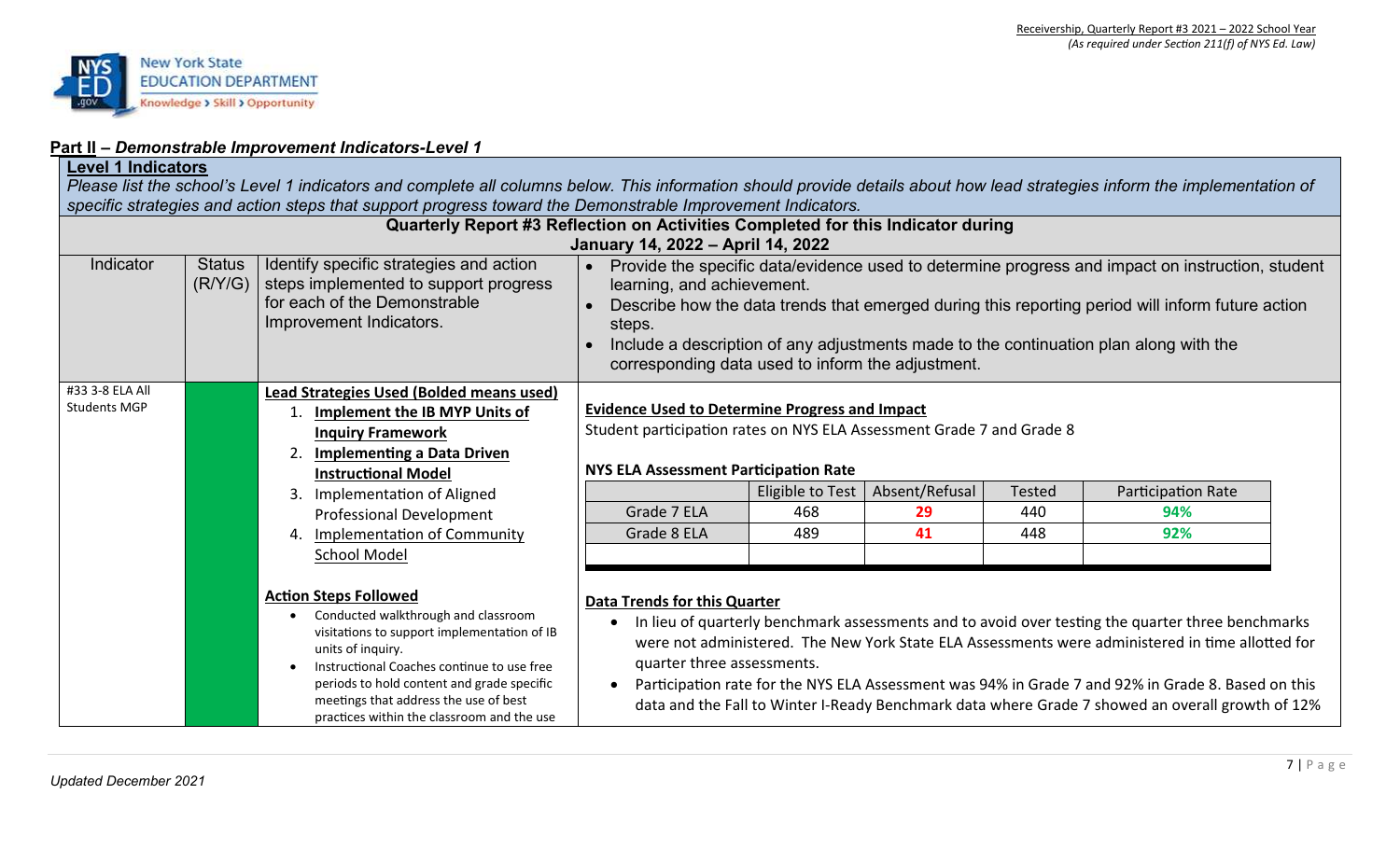

|                     | of daily focus time on constructed response<br>writing.<br>Teachers utilize i-Ready online differentiated<br>lessons to target students' specific needs.<br>Monthly discussions to identify and focus on<br>specific skill sets revealed by the data<br>Teachers are using the following programs to<br>meet the needs of all ELA students: .<br>NEWSELA an online reading resource that<br>has enhanced reading comprehension<br>passages and also measures Lexile growth, I-<br>Ready · Digital Subscription to Pearson<br>Realize · My Perspective · Immersive Reader<br>within Office 365<br>Implementation of Vocabulary<br>Enhancement- In a collaborative effort to<br>build vocabulary- word definition and<br>sentences are announced daily during the<br>morning announcements | with the results of the 2021-2022 NYS ELA assessment data.<br><b>I-Ready Data Breakdown</b><br>$\bullet$<br>increase of 1 percentage point in for each)<br><b>Future Action Steps</b><br>$\bullet$<br>on the growth indicated by the $7th$ and $8th$ grade data.<br>Description of Adjustments Made to Continuation Plan (If Any)<br>No adjustments were needed at this time. |             |                |        | and Grade 8 showed an overall growth of 6% we are looking forward to continuing this growth trend<br>The percentage of students in both grades 7 and 8 who were performing in three or more grade levels<br>below decreased. The change was a decrease of 9 percentage points in grade 7 and 3 on grade 8. The<br>decrease in this category led to increases in the one and two grade levels below categories.<br>There were increases in the percentage of students who scored early or mid/above grade level (an<br>The quarter four benchmark assessment will be administered prior to the end of the school year.<br>The ELA instructional coach will continue PLCs to use data in assisting ELA teachers with developing<br>strategies and using best practices to address student skill and content knowledge deficiencies to build |  |
|---------------------|------------------------------------------------------------------------------------------------------------------------------------------------------------------------------------------------------------------------------------------------------------------------------------------------------------------------------------------------------------------------------------------------------------------------------------------------------------------------------------------------------------------------------------------------------------------------------------------------------------------------------------------------------------------------------------------------------------------------------------------------------------------------------------------|-------------------------------------------------------------------------------------------------------------------------------------------------------------------------------------------------------------------------------------------------------------------------------------------------------------------------------------------------------------------------------|-------------|----------------|--------|-------------------------------------------------------------------------------------------------------------------------------------------------------------------------------------------------------------------------------------------------------------------------------------------------------------------------------------------------------------------------------------------------------------------------------------------------------------------------------------------------------------------------------------------------------------------------------------------------------------------------------------------------------------------------------------------------------------------------------------------------------------------------------------------------------------------------------------------|--|
| #39 3-8 Math All    | <b>Lead Strategies Used (Bolded and</b>                                                                                                                                                                                                                                                                                                                                                                                                                                                                                                                                                                                                                                                                                                                                                  | <b>Evidence Used to Determine Progress and Impact</b>                                                                                                                                                                                                                                                                                                                         |             |                |        |                                                                                                                                                                                                                                                                                                                                                                                                                                                                                                                                                                                                                                                                                                                                                                                                                                           |  |
| <b>Students MGP</b> | underlined means used)                                                                                                                                                                                                                                                                                                                                                                                                                                                                                                                                                                                                                                                                                                                                                                   | Student participation rates on NYS Math Assessment Grade 7 and student anticipated participation rate for                                                                                                                                                                                                                                                                     |             |                |        |                                                                                                                                                                                                                                                                                                                                                                                                                                                                                                                                                                                                                                                                                                                                                                                                                                           |  |
|                     | 1. Implement the IB MYP Units of                                                                                                                                                                                                                                                                                                                                                                                                                                                                                                                                                                                                                                                                                                                                                         | Grade 8 Algebra Regents Exam                                                                                                                                                                                                                                                                                                                                                  |             |                |        |                                                                                                                                                                                                                                                                                                                                                                                                                                                                                                                                                                                                                                                                                                                                                                                                                                           |  |
|                     | <b>Inquiry Framework</b>                                                                                                                                                                                                                                                                                                                                                                                                                                                                                                                                                                                                                                                                                                                                                                 |                                                                                                                                                                                                                                                                                                                                                                               |             |                |        |                                                                                                                                                                                                                                                                                                                                                                                                                                                                                                                                                                                                                                                                                                                                                                                                                                           |  |
|                     | <b>Implementing a Data Driven</b><br>2.                                                                                                                                                                                                                                                                                                                                                                                                                                                                                                                                                                                                                                                                                                                                                  | <b>NYS Math Assessment Participation Rates</b>                                                                                                                                                                                                                                                                                                                                |             |                |        |                                                                                                                                                                                                                                                                                                                                                                                                                                                                                                                                                                                                                                                                                                                                                                                                                                           |  |
|                     | <b>Instructional Model</b>                                                                                                                                                                                                                                                                                                                                                                                                                                                                                                                                                                                                                                                                                                                                                               |                                                                                                                                                                                                                                                                                                                                                                               | Eligible To | Absent/Refusal | Tested | Participation Rate                                                                                                                                                                                                                                                                                                                                                                                                                                                                                                                                                                                                                                                                                                                                                                                                                        |  |
|                     | <b>Implementation of Aligned</b><br>3.                                                                                                                                                                                                                                                                                                                                                                                                                                                                                                                                                                                                                                                                                                                                                   |                                                                                                                                                                                                                                                                                                                                                                               | Test        |                |        |                                                                                                                                                                                                                                                                                                                                                                                                                                                                                                                                                                                                                                                                                                                                                                                                                                           |  |
|                     | <b>Professional Development</b>                                                                                                                                                                                                                                                                                                                                                                                                                                                                                                                                                                                                                                                                                                                                                          | Grade 7 Math                                                                                                                                                                                                                                                                                                                                                                  | 494         | 35             | 459    | 93%                                                                                                                                                                                                                                                                                                                                                                                                                                                                                                                                                                                                                                                                                                                                                                                                                                       |  |
|                     | Implementation of Community<br>4.                                                                                                                                                                                                                                                                                                                                                                                                                                                                                                                                                                                                                                                                                                                                                        | Grade 8 Math (Algebra)                                                                                                                                                                                                                                                                                                                                                        | N/A         | N/A            | N/A    | N/A                                                                                                                                                                                                                                                                                                                                                                                                                                                                                                                                                                                                                                                                                                                                                                                                                                       |  |
|                     | <b>School Model</b>                                                                                                                                                                                                                                                                                                                                                                                                                                                                                                                                                                                                                                                                                                                                                                      |                                                                                                                                                                                                                                                                                                                                                                               |             |                |        |                                                                                                                                                                                                                                                                                                                                                                                                                                                                                                                                                                                                                                                                                                                                                                                                                                           |  |
|                     |                                                                                                                                                                                                                                                                                                                                                                                                                                                                                                                                                                                                                                                                                                                                                                                          |                                                                                                                                                                                                                                                                                                                                                                               |             |                |        |                                                                                                                                                                                                                                                                                                                                                                                                                                                                                                                                                                                                                                                                                                                                                                                                                                           |  |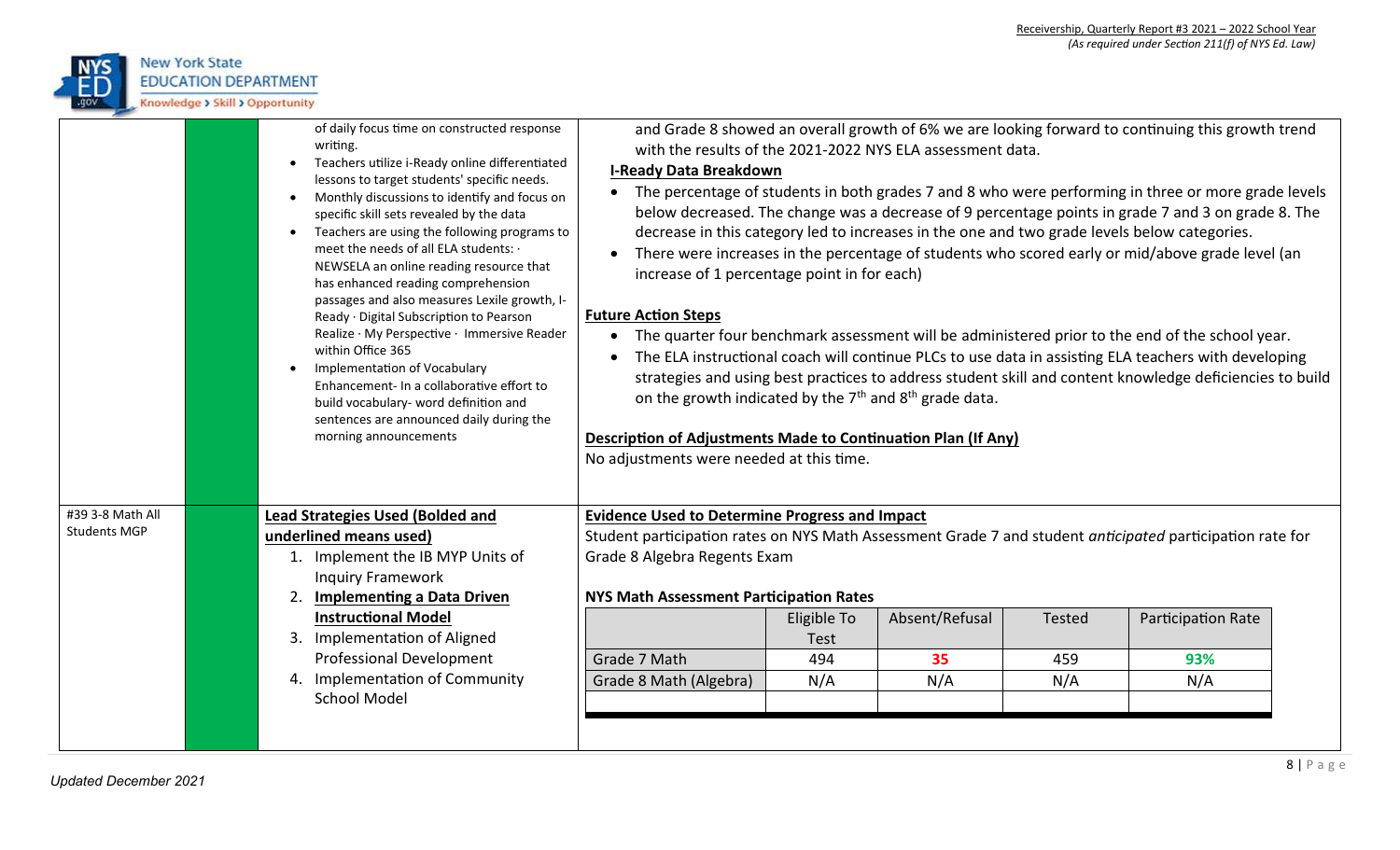

|                                                                           | <b>Action Steps Followed</b><br>Instructional Coaches use free periods to<br>hold content and grade specific meetings<br>that address the use of best practices within<br>the classroom and the use of daily focus time<br>on constructed response writing.<br>Math coach uses data from Right Path and<br>Delta Math Assessments to assist math<br>teachers with developing strategies to<br>address deficiencies, as well as working with<br>the data coach to assist teachers in accessing<br>and interpreting student data.<br>Delta Math digital online version and Go-<br>Math consumable workbooks are being used<br>for differentiated instruction, AIS, and RTI. | <b>Data Trends for this Quarter</b><br>In lieu of quarterly benchmark assessments and to avoid over testing the quarter three benchmarks<br>were not administered. The New York State Math Assessments were administered in time allotted for<br>quarter three assessments.<br>Participation rate for the NYS Math Assessment was 93% in Grade 7. Based on this data and the Fall to<br>Winter I-Ready Benchmark data where Grade 7 showed an overall growth of 24% we are looking<br>forward to continuing this growth trend with the results of the 2021-2022 NYS ELA assessment data.<br><b>I-Ready Data Breakdown</b><br>The percentage of students who scored at early and mid/above grade level increased by 3 and 2<br>percentage points respectively.<br>The percentage of students who scored three or more grade levels below decreased by 9 percentage<br>points. The decrease in this category led to increases in the one and two grade levels below categories.<br><b>Future Action Steps:</b><br>The quarter four benchmark assessment will be administered prior to the end of the school year.<br>Math instructional coach will continue PLCs to use data in assisting math teachers with developing<br>strategies and using best practices to address student skill and content knowledge deficiencies to build<br>on the growth indicated by the 7 <sup>th</sup> grade math data.<br>Description of Adjustments Made to Continuation Plan (If Any)<br>No adjustments were needed at this time. |
|---------------------------------------------------------------------------|---------------------------------------------------------------------------------------------------------------------------------------------------------------------------------------------------------------------------------------------------------------------------------------------------------------------------------------------------------------------------------------------------------------------------------------------------------------------------------------------------------------------------------------------------------------------------------------------------------------------------------------------------------------------------|-------------------------------------------------------------------------------------------------------------------------------------------------------------------------------------------------------------------------------------------------------------------------------------------------------------------------------------------------------------------------------------------------------------------------------------------------------------------------------------------------------------------------------------------------------------------------------------------------------------------------------------------------------------------------------------------------------------------------------------------------------------------------------------------------------------------------------------------------------------------------------------------------------------------------------------------------------------------------------------------------------------------------------------------------------------------------------------------------------------------------------------------------------------------------------------------------------------------------------------------------------------------------------------------------------------------------------------------------------------------------------------------------------------------------------------------------------------------------------------------------------------------|
| #100 3 -8 ELA All<br><b>Students Core</b><br>Subject<br>Performance Index | <b>Lead Strategies Used (Bolded and</b><br>underlined means used)<br>1. Implement the IB MYP Units of<br><b>Inquiry Framework</b><br><b>Implementing a Data Driven</b><br>2.<br><b>Instructional Model</b>                                                                                                                                                                                                                                                                                                                                                                                                                                                                | <b>Evidence Used to Determine Progress and Impact</b><br>Student participation rates on NYS ELA Assessment Grades 7 & 8<br><b>NYS ELA Assessment Participation Rate</b><br>Absent/Refusal<br>Eligible to Test<br>Participation Rate<br><b>Tested</b>                                                                                                                                                                                                                                                                                                                                                                                                                                                                                                                                                                                                                                                                                                                                                                                                                                                                                                                                                                                                                                                                                                                                                                                                                                                              |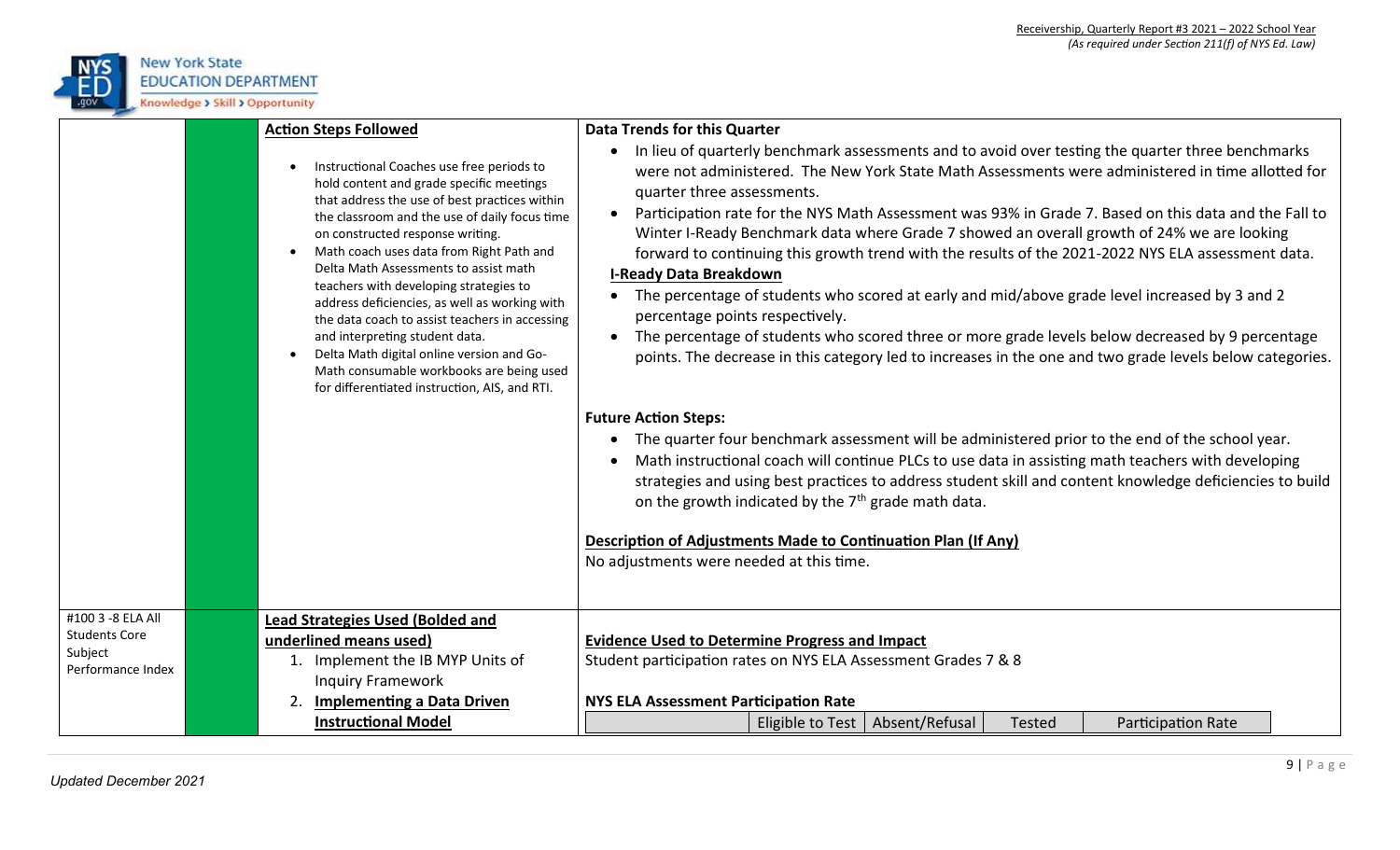

- 3. Implementation of Aligned Professional Development
	- 4. Implementation of Community School Model

#### **Action Steps Followed**

- Walkthrough and classroom visitations to support implementation of IB units of inquiry.
- Instructional Coaches continue to use free periods to hold content and grade specific meetings that address the use of best practices within the classroom and the use of daily focus time on constructed response writing.
- *Actively Learn,* continues to be used as an online digital media resource where students can access class sets of novels to use during instruction.
- Continue to incorporate Word of the Day in morning announcements to develop and enhance to develop and enhance student vocabulary. The following non-negotiable non-fiction reading strategies have been implemented across all content areas.
	- o Pre-Reading
		- Build background knowledge before beginning to read.
		- Know the purpose for reading *(chronological information, compare & contrast, etc.)*

| Grade 7 ELA | 468 | חר<br>æ | 440 | 94% |
|-------------|-----|---------|-----|-----|
| Grade 8 ELA | 489 |         | 448 | 92% |
|             |     |         |     |     |

### **Data Trends for this Quarter**

- In lieu of quarterly benchmark assessments and to avoid over testing the quarter three benchmarks were not administered. The New York State ELA Assessments were administered in time allotted for quarter three assessments.
- Participation rate for the NYS ELA Assessment was 94% in Grade 7 and 92% in Grade 8. Based on this data and the Fall to Winter I-Ready Benchmark data where Grade 7 showed an overall growth of 12% and Grade 8 showed an overall growth of 6% we are looking forward to continuing this growth trend with the results of the 2021-2022 NYS ELA assessment data.

### **I-Ready Data Breakdown**

- The percentage of students in both grades 7 and 8 who were performing in three or more grade levels below decreased. The change was a decrease of 9 percentage points in grade 7 and 3 on grade 8. The decrease in this category led to increases in the one and two grade levels below categories.
- There were increases in the percentage of students who scored early or mid/above grade level (an increase of 1 percentage point in for each)

### **Future Action Steps**

- The quarter four benchmark assessment will be administered prior to the end of the school year.
- The ELA instructional coach will continue PLCs to use data in assisting ELA teachers with developing strategies and using best practices to address student skill and content knowledge deficiencies to build on the growth indicated by the  $7<sup>th</sup>$  and  $8<sup>th</sup>$  grade data.

### **Description of Adjustments Made to Continuation Plan (If Any)**

No adjustments were needed at this time.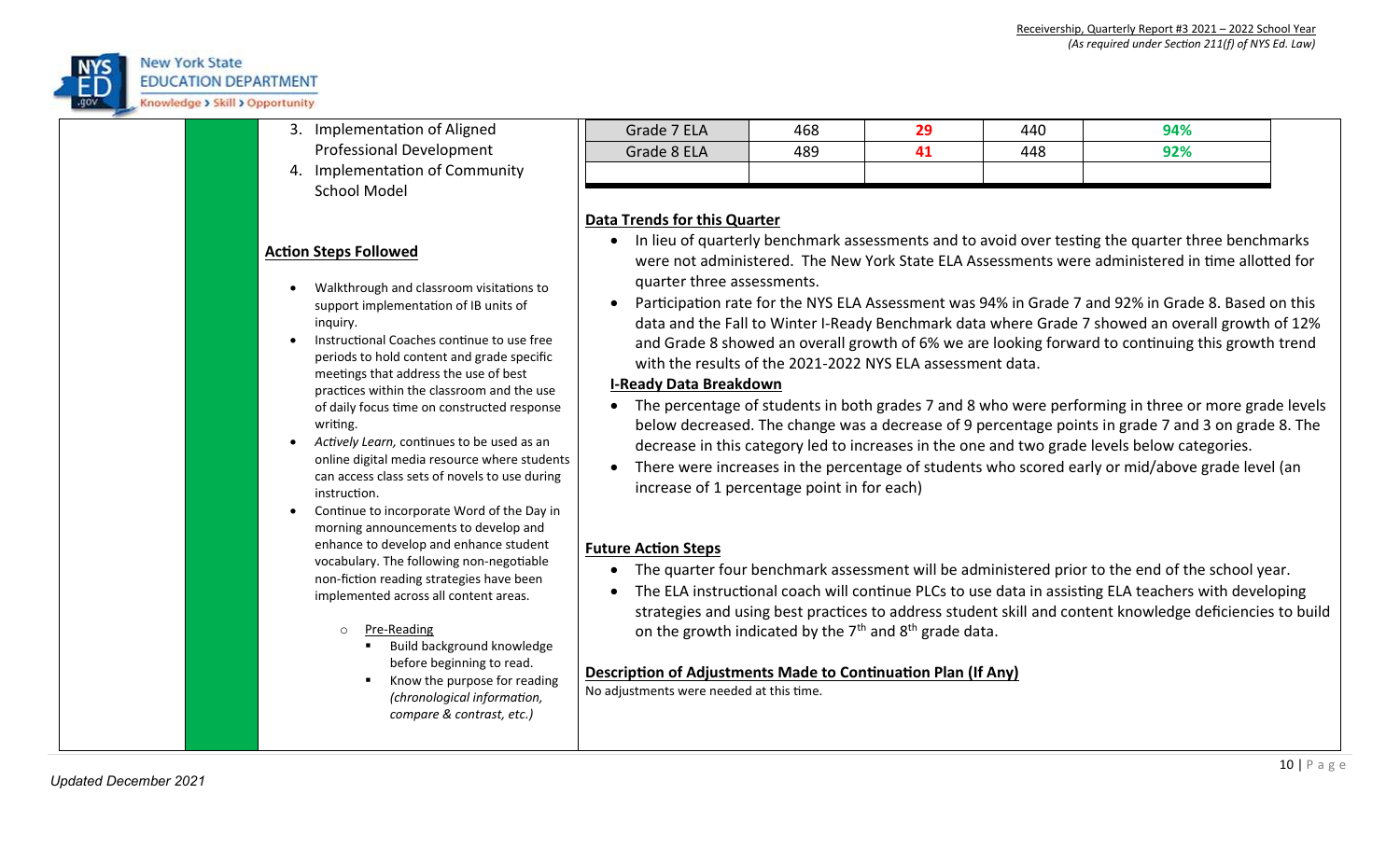

|                                            | Identifying main idea- Ask what<br>$\blacksquare$<br>the text is about<br>Preview (the pictures, title,<br>heading, boldface quotes,<br>repeated words, graphs, etc.)<br>Make prediction (who, what,<br>where, when, why and how)<br>Break text into manageable<br>٠<br>chunks.                                                                                                                                                                                                                                                                                                          |                                                                                                             |             |                |        |                    |  |
|--------------------------------------------|------------------------------------------------------------------------------------------------------------------------------------------------------------------------------------------------------------------------------------------------------------------------------------------------------------------------------------------------------------------------------------------------------------------------------------------------------------------------------------------------------------------------------------------------------------------------------------------|-------------------------------------------------------------------------------------------------------------|-------------|----------------|--------|--------------------|--|
|                                            | <b>During Reading</b><br>$\Omega$<br>Give complete attention to the<br>$\blacksquare$<br>reading task.<br>Keep the purpose in mind.<br>Self-monitor comprehension.<br>Annotate text<br>Re-read for understanding.<br>Connect with text-compare<br>$\blacksquare$<br>learning with what he/she<br>already knows. Has opinion<br>about reading. (Text to Self)<br>Ask what author is trying to<br>$\blacksquare$<br>say. (Identifying Author's<br>Purpose)<br>Using inference skills to make<br>$\blacksquare$<br>predictions<br>Generate questions and seek<br>$\blacksquare$<br>answers. |                                                                                                             |             |                |        |                    |  |
| #110 3 -8 Math All<br><b>Students Core</b> | <b>Lead Strategies Used (Bolded and</b>                                                                                                                                                                                                                                                                                                                                                                                                                                                                                                                                                  | <b>Evidence Used to Determine Progress and Impact</b>                                                       |             |                |        |                    |  |
| Subject                                    | underlined means used)<br>1. Implement the IB MYP Units of                                                                                                                                                                                                                                                                                                                                                                                                                                                                                                                               | Student participation rates on NYS Math Exam Grade 7 and student anticipated participation rate for Grade 8 |             |                |        |                    |  |
| Performance Index                          | <b>Inquiry Framework</b>                                                                                                                                                                                                                                                                                                                                                                                                                                                                                                                                                                 | Algebra Regents Exam                                                                                        |             |                |        |                    |  |
|                                            | <b>Implementing a Data Driven</b><br>2.                                                                                                                                                                                                                                                                                                                                                                                                                                                                                                                                                  | NYS Math Assessment Participation Rates                                                                     |             |                |        |                    |  |
|                                            | <b>Instructional Model</b>                                                                                                                                                                                                                                                                                                                                                                                                                                                                                                                                                               |                                                                                                             | Eligible to | Absent/Refusal | Tested | Participation Rate |  |
|                                            |                                                                                                                                                                                                                                                                                                                                                                                                                                                                                                                                                                                          |                                                                                                             | Test        |                |        |                    |  |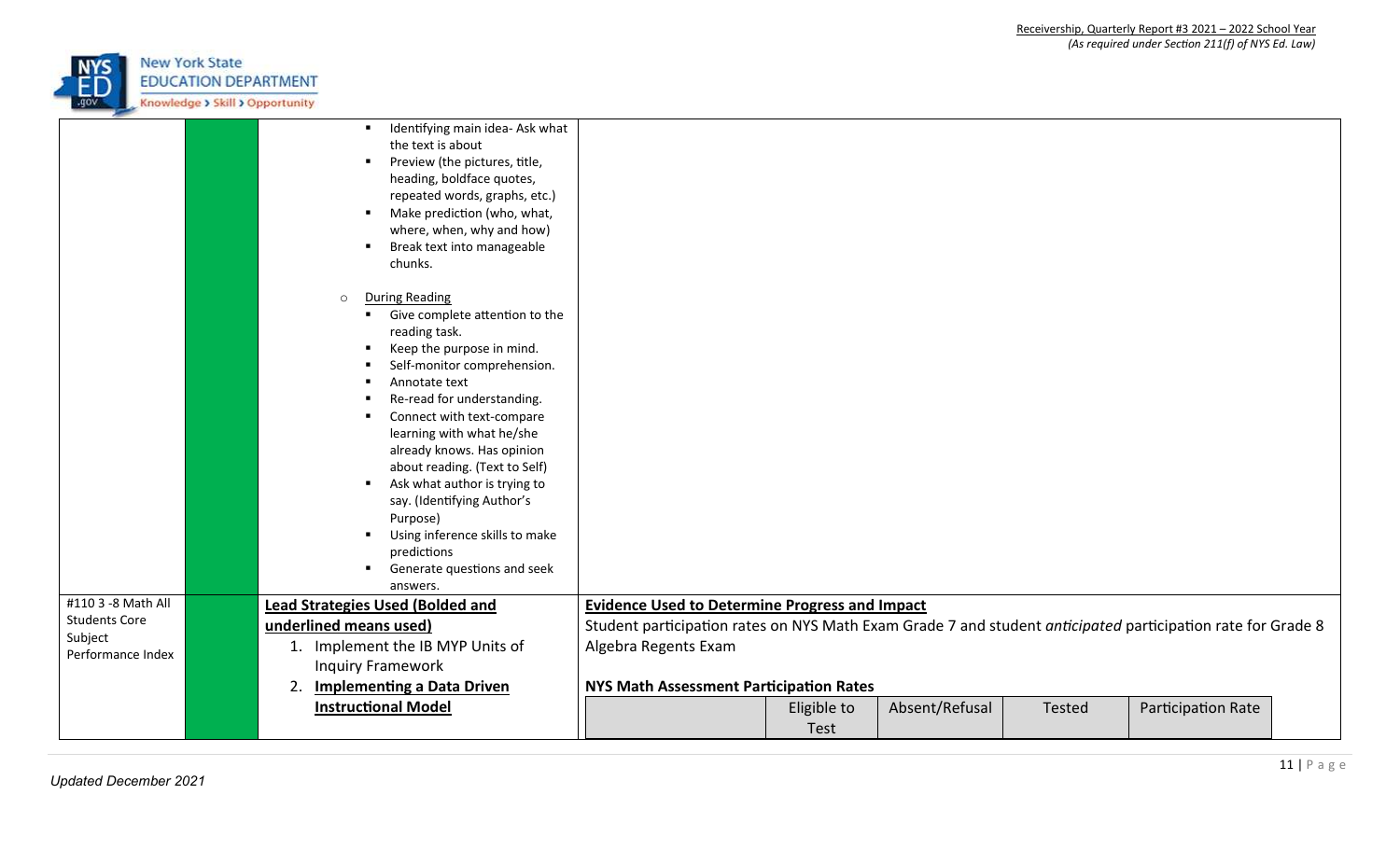

|                                                       | 3. Implementation of Aligned<br><b>Professional Development</b><br>4. Implementation of Community<br><b>School Model</b>                                                                                                                                                                                                                                                                                                                                                                                                                                                                                                                                                                                                                                                   | Grade 7 Math<br>Grade 8 Math (Algebra)<br><b>Data Trends for this Quarter</b>                                                                                                                                        | 494<br>534                 | 35<br>N/A      | 459<br>N/A    | 93%<br>N/A                                                                                                                                                                                                                                                                                                                                                                                                                                                                                                                                                                                                                                                                                                                                                                                                                                                                                                                                                                                                                                                                                                                                                |
|-------------------------------------------------------|----------------------------------------------------------------------------------------------------------------------------------------------------------------------------------------------------------------------------------------------------------------------------------------------------------------------------------------------------------------------------------------------------------------------------------------------------------------------------------------------------------------------------------------------------------------------------------------------------------------------------------------------------------------------------------------------------------------------------------------------------------------------------|----------------------------------------------------------------------------------------------------------------------------------------------------------------------------------------------------------------------|----------------------------|----------------|---------------|-----------------------------------------------------------------------------------------------------------------------------------------------------------------------------------------------------------------------------------------------------------------------------------------------------------------------------------------------------------------------------------------------------------------------------------------------------------------------------------------------------------------------------------------------------------------------------------------------------------------------------------------------------------------------------------------------------------------------------------------------------------------------------------------------------------------------------------------------------------------------------------------------------------------------------------------------------------------------------------------------------------------------------------------------------------------------------------------------------------------------------------------------------------|
|                                                       | <b>Action Steps Followed</b><br>Instructional Coaches will continue to use<br>free periods to hold content and grade<br>specific meetings that address the use of<br>best practices within the classroom and the<br>use of daily focus time on constructed<br>response writing.<br>Math coach continues to assist the Math<br>team with developing strategies to address<br>deficiencies as well as working with the data<br>coach to assist teachers with locating and<br>interpreting student data.<br>The Math Coach continues to support<br>professional learning to build capacity and<br>enhance pedagogy amongst teachers.<br>Delta Math digital online version and Go-<br>Math consumable workbooks are being used<br>for differentiated instruction, AIS and RTI. | quarter three assessments.<br><b>I-Ready Data Breakdown</b><br>percentage points respectively.<br><b>Future Action Steps:</b><br>on the growth indicated by the 7 <sup>th</sup> and 8 <sup>th</sup> grade math data. |                            |                |               | In lieu of quarterly benchmark assessments and to avoid over testing the quarter three benchmarks<br>were not administered. The New York State Math Assessments were administered in time allotted for<br>Participation rate for the NYS Math Assessment was 93% in Grade 7. Based on this data and the Fall to<br>Winter I-Ready Benchmark data where Grade 7 showed an overall growth of 22% we are looking<br>forward to continuing this growth trend with the results of the 2021-2022 NYS ELA assessment data.<br>The percentage of students who scored at early and mid/above grade level increased by 3 and 2<br>The percentage of students who scored three or more grade levels below decreased by 9 percentage<br>points. The decrease in this category led to increases in the one and two grade levels below categories.<br>The quarter four benchmark assessment will be administered prior to the end of the school year.<br>Math instructional coach will continue PLCs to use data in assisting math teachers with developing<br>strategies and using best practices to address student skill and content knowledge deficiencies to build |
| #150 Grades 4 and<br>8 Science All<br><b>Students</b> | <b>Lead Strategies Used (Bolded and</b><br>underlined means used)<br>Implement the IB MYP Units of<br><b>Inquiry Framework</b>                                                                                                                                                                                                                                                                                                                                                                                                                                                                                                                                                                                                                                             | <b>Evidence Used to Determine Progress and Impact</b><br>Anticipated student participation rates on NYS Science Assessment<br>NYS Science Assessment Anticipated Participation - Grade 8                             |                            |                |               |                                                                                                                                                                                                                                                                                                                                                                                                                                                                                                                                                                                                                                                                                                                                                                                                                                                                                                                                                                                                                                                                                                                                                           |
|                                                       | <b>Implementing a Data Driven</b><br>2.<br><b>Instructional Model</b>                                                                                                                                                                                                                                                                                                                                                                                                                                                                                                                                                                                                                                                                                                      |                                                                                                                                                                                                                      | Eligible to<br><b>Test</b> | Absent/Refusal | <b>Tested</b> | Participation Rate                                                                                                                                                                                                                                                                                                                                                                                                                                                                                                                                                                                                                                                                                                                                                                                                                                                                                                                                                                                                                                                                                                                                        |
|                                                       |                                                                                                                                                                                                                                                                                                                                                                                                                                                                                                                                                                                                                                                                                                                                                                            | Grade 8 Science                                                                                                                                                                                                      | 542                        | N/A            | N/A           | N/A                                                                                                                                                                                                                                                                                                                                                                                                                                                                                                                                                                                                                                                                                                                                                                                                                                                                                                                                                                                                                                                                                                                                                       |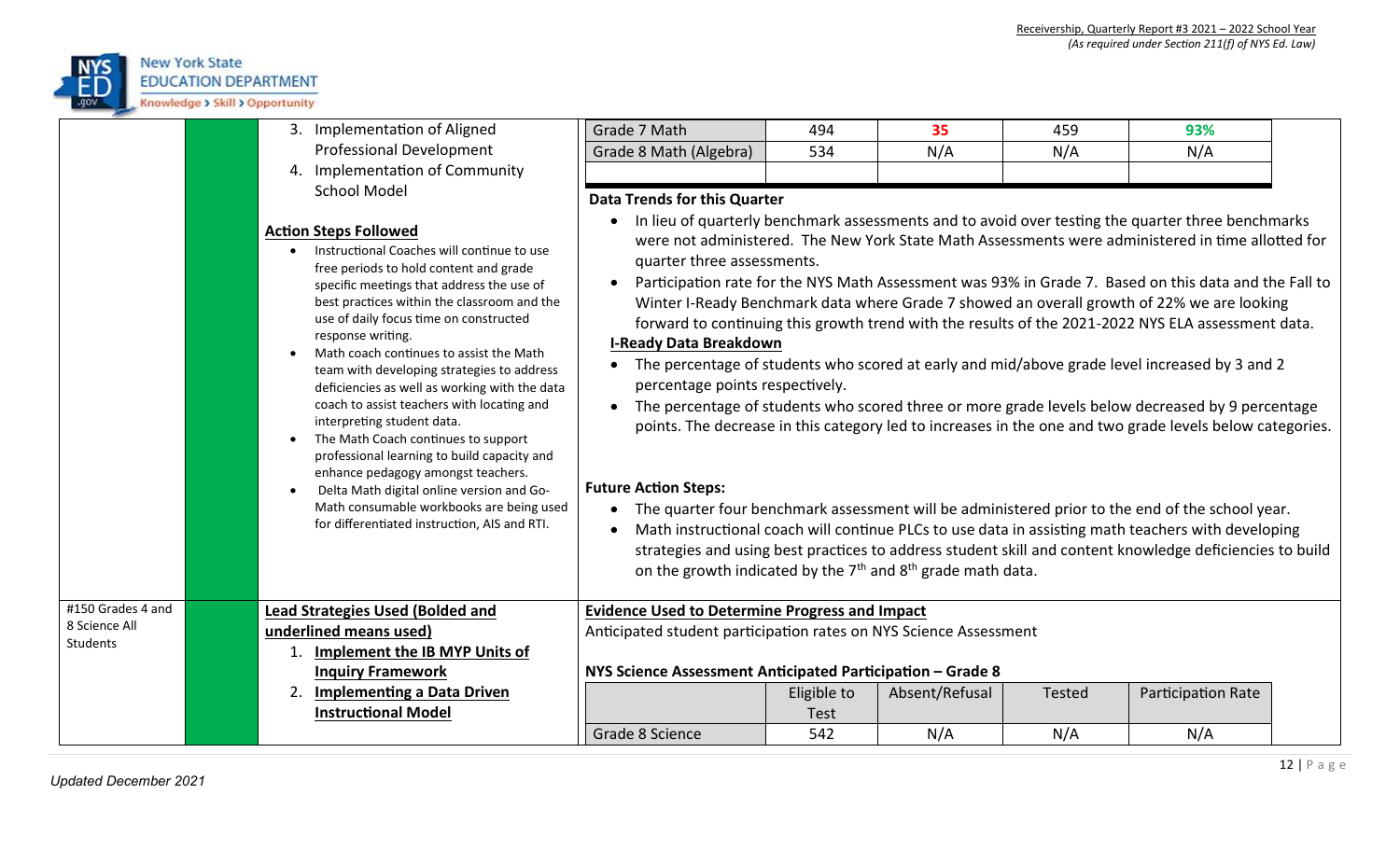

|                                                               | 3. Implementation of Aligned<br><b>Professional Development</b><br>4. Implementation of Community<br><b>School Model</b><br><b>Action Steps Followed</b><br>Grade-level teams are aligning IB Units of<br>inquiry to NYS Learning, Regents, and Next<br>Generation Learning Standards.<br>Collaborative creation of Scope and<br>$\bullet$<br>Sequence including recommended pacing.<br>Walkthroughs and visitations continue to<br>$\bullet$ | <b>Data Trends for this Quarter</b><br>$\bullet$<br><b>Future Action Steps</b><br>$\bullet$ | for quarter three assessments.                   |                                                                                                               |                                                                                                                                     | In lieu of quarterly benchmark assessments and to avoid over testing the quarter three benchmarks<br>were not administered. The New York State Science Assessments were administered in time allotted                                                                                                                   |  |
|---------------------------------------------------------------|-----------------------------------------------------------------------------------------------------------------------------------------------------------------------------------------------------------------------------------------------------------------------------------------------------------------------------------------------------------------------------------------------------------------------------------------------|---------------------------------------------------------------------------------------------|--------------------------------------------------|---------------------------------------------------------------------------------------------------------------|-------------------------------------------------------------------------------------------------------------------------------------|-------------------------------------------------------------------------------------------------------------------------------------------------------------------------------------------------------------------------------------------------------------------------------------------------------------------------|--|
|                                                               | ensure consistency and continuity in<br>instruction and social emotional learning.<br>Implementation of nonfiction reading<br>strategies with a focus on content specific<br>vocabulary.<br>Introduction of Webb's DOK (Depth of<br>Knowledge) to ensure rigorous core<br>instruction.                                                                                                                                                        | No adjustments were needed at this time.                                                    |                                                  |                                                                                                               | on the growth indicated by the 8 <sup>th</sup> grade science data.<br>Description of Adjustments Made to Continuation Plan (If Any) | The quarter four benchmark assessment will be administered prior to the end of the school year.<br>Science instructional coach will continue PLCs to use data in assisting science teachers with developing<br>strategies and using best practices to address student skill and content knowledge deficiencies to build |  |
| #160 Chronic                                                  | <b>Lead Strategies Used (Bolded and</b>                                                                                                                                                                                                                                                                                                                                                                                                       | <b>Evidence Used to Determine Progress and Impact</b>                                       |                                                  |                                                                                                               |                                                                                                                                     |                                                                                                                                                                                                                                                                                                                         |  |
| Absenteeism - All<br>students<br><b>Action Steps Followed</b> | underlined means used)<br>1. Implement the IB MYP Units of<br><b>Inquiry Framework</b><br>2.<br><b>Implementing a Data Driven</b><br><b>Instructional Model</b><br><b>Implementation of Aligned</b><br>3.<br><b>Professional Development</b><br>4. Implementation of Community<br><b>School Model</b>                                                                                                                                         | Enrollment<br>503                                                                           | Daily<br>Percent of<br>Students<br>Absent<br>12% | Number of<br>Students<br>Chronically<br>Absent<br>184<br>ABGS Student Attendance 2021-2022: Grade 8 Quarter 3 | ABGS Student Attendance 2021-2022: Grade 7 Quarter 3<br>Percent of<br><b>Students</b><br>Chronically<br>Absent<br>36%               |                                                                                                                                                                                                                                                                                                                         |  |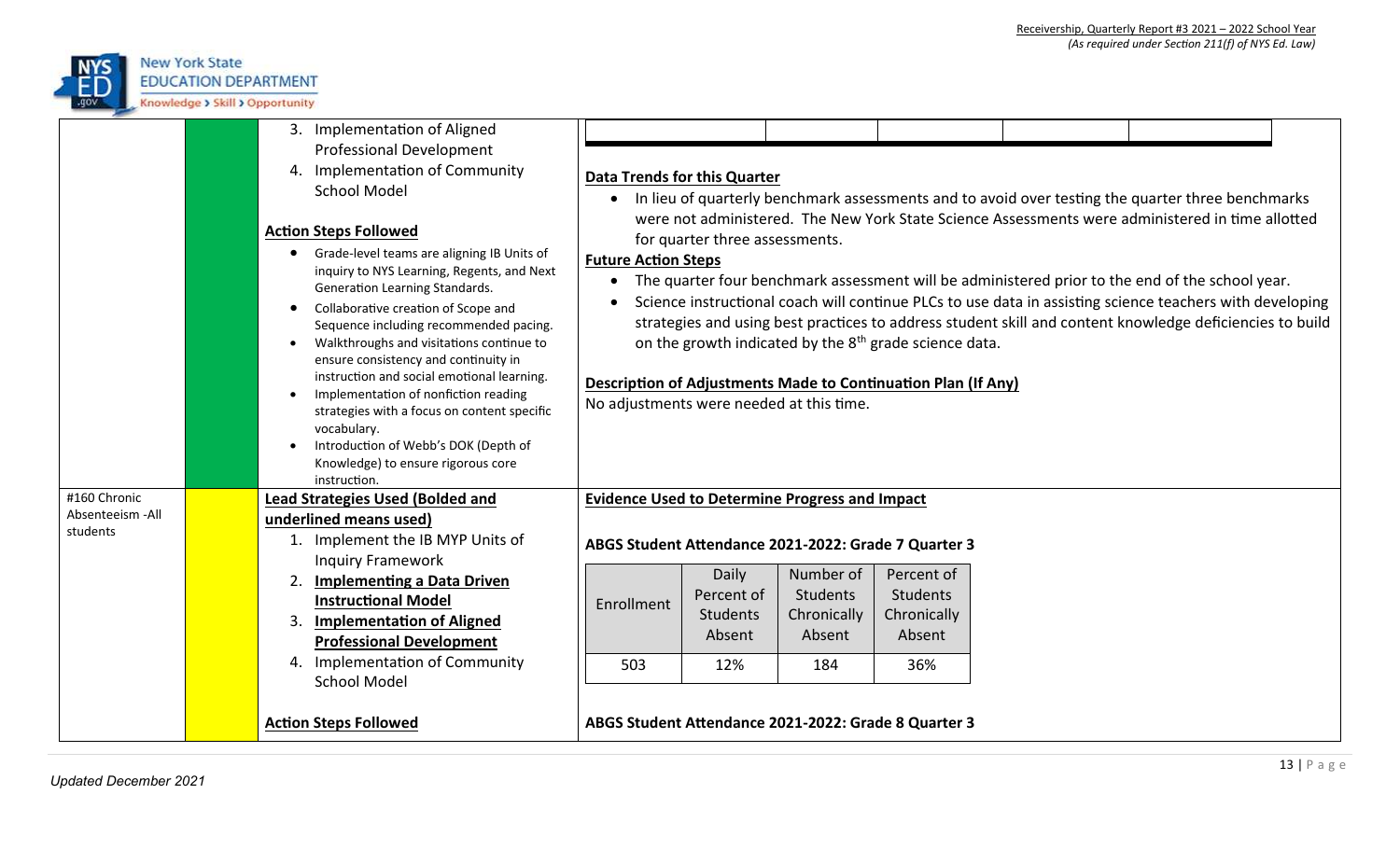

| All staff attended Professional Development<br>on Early Warning Systems to specifically<br>target chronic absenteeism<br>Collaborating with lead agency FHI 360<br>(formerly Family Health International) and                                                                     | Enrollment                                      | Daily<br>Percent of<br>Students<br>Absent | Number of<br>Students<br>Chronically<br>Absent | Percent of<br>Students<br>Chronically<br>Absent                      |  |
|-----------------------------------------------------------------------------------------------------------------------------------------------------------------------------------------------------------------------------------------------------------------------------------|-------------------------------------------------|-------------------------------------------|------------------------------------------------|----------------------------------------------------------------------|--|
| ABGS Administrative team, in conjunction<br>with Parent University to increase:<br>Attendance awareness<br>Monitoring daily attendance<br>Implementation of initiatives around<br>identifying students displaying early warning<br>indicators.<br>Establishing mentoring cohorts. | 542<br>No adjustments were needed at this time. | 12%                                       | 238                                            | 44%<br>Description of Adjustments Made to Continuation Plan (If Any) |  |

## **Part III –** *Demonstrable Improvement Indicators-Level 2*

| <b>Level 2 Indicators</b><br>Please list the school's Level 2 indicators and complete all columns below. This information should provide details about how lead strategies will inform the<br>implementation of specific strategies and action steps that will support progress toward the Demonstrable Improvement Indicators. |                          |                                                                                                                                           |                                                                                                                                                                                                                                                                                                                                                                                            |  |  |
|---------------------------------------------------------------------------------------------------------------------------------------------------------------------------------------------------------------------------------------------------------------------------------------------------------------------------------|--------------------------|-------------------------------------------------------------------------------------------------------------------------------------------|--------------------------------------------------------------------------------------------------------------------------------------------------------------------------------------------------------------------------------------------------------------------------------------------------------------------------------------------------------------------------------------------|--|--|
| Quarterly Report #2 Reflection on Activities Completed for this Indicator during<br>January 14, 2022 - April 14, 2022                                                                                                                                                                                                           |                          |                                                                                                                                           |                                                                                                                                                                                                                                                                                                                                                                                            |  |  |
| Indicator                                                                                                                                                                                                                                                                                                                       | <b>Status</b><br>(R/Y/G) | What specific strategies and action steps were<br>implemented to support progress for each of the<br>Demonstrable Improvement Indicators? | Provide the specific data/evidence used to determine progress and<br>impact on instruction, student learning, and achievement.<br>Describe how the data trends that emerged during this reporting period<br>will inform future action steps.<br>Include a description of any adjustments made to the continuation plan<br>along with the corresponding data used to inform the adjustment. |  |  |
| #2 Plan for and Implement Quality<br><b>Community School Model</b>                                                                                                                                                                                                                                                              |                          | <b>Lead Strategies Used (Bolded and underlined means</b><br>used)                                                                         | <b>Evidence Used to Determine Progress and Impact</b>                                                                                                                                                                                                                                                                                                                                      |  |  |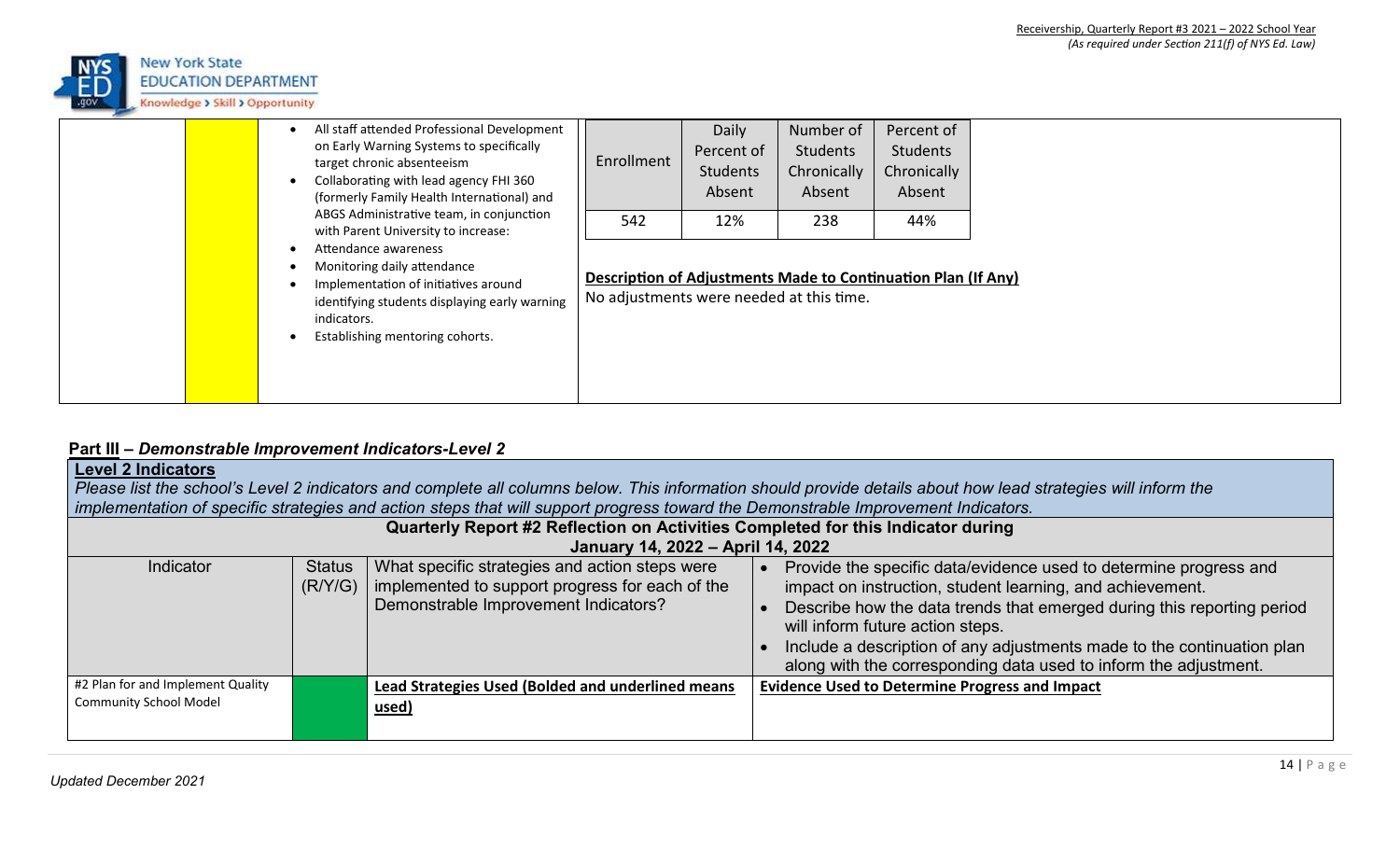

- 1. Implement the IB MYP Units of Inquiry Framework
- 2. Implementing a Data Driven Instructional Model
- 3. **Implementation of Aligned Professional Development**
- 4. **Implementation of Community School Model**

## **Action Steps Followed**

The strategies and actions that were implemented to support progress for the Community School implementation have been through an ongoing collaboration between Administration, the Community Engagement Team, and their Lead Partner FHI 360. Collaborative efforts of the Community School model has been intentionally geared towards providing support in specific areas:

### **Mental Health Supports-**

- o Through our partnership with Adelphi University in facilitating the Derner Hempstead Child Clinic the school community had access to year-round telehealth services and support. Households will receive telehealth services in reference to individual and group counseling inclusive of parent support groups. In addition, Derner Child clinic has increased their capacity in which they will also support parents in the form of support groups.
- **Partnerships**
	- o Through our partnership with varying community-based organizations and state funded programs students will be able to take advantage of remote extra-curricular activities that were geared towards mentorship, character development, career readiness and financial awareness.

|     | Number of Students who         |                | Number of Families Served |     |     |  |  |
|-----|--------------------------------|----------------|---------------------------|-----|-----|--|--|
|     | <b>Attended the Calm Space</b> |                | by Market Place           |     |     |  |  |
| Ω1  | 02                             | O <sub>3</sub> | Ω1                        | Ω2  | O3  |  |  |
| 104 | 150                            | 300            | 140                       | N/A | 240 |  |  |

## **Calm Space**

Growth for Calm Space attributed to morning announcements that featuring daily themes at that foster wellness for students, teachers, and support staff and an improved tracking system.

- Mindful Mondays Attending Mindful Meditation at 12 noon on Mondays
- Transformation Tuesdays Choosing e one habit you want to change and practice for 30 days
- Winning Wednesdays Identify a student teacher or staff that rocks
- Thankful and Thoughtful Thursdays Posting gratefulness comments on Gratitude Wall.
- Feel Good Friday Joining the Feel-Good Friday Circle at 12 noon on Fridays

 $\bullet$ 

## **Market Place**

Growth for members of the community being served by the Market Place is attributed to an increase in awareness about the existence of the Market Place.

- Robo calls, text messages and emails sent to parents prior to food distribution dates
- Student involvement in servicing visitors helps to spread the word within the community about the Market Place

# **Data Trends for this Quarter**

Based on data collected for the 3<sup>rd</sup> quarter, participation in the Calm Space and Market Place is trending upward

**Future Action Steps**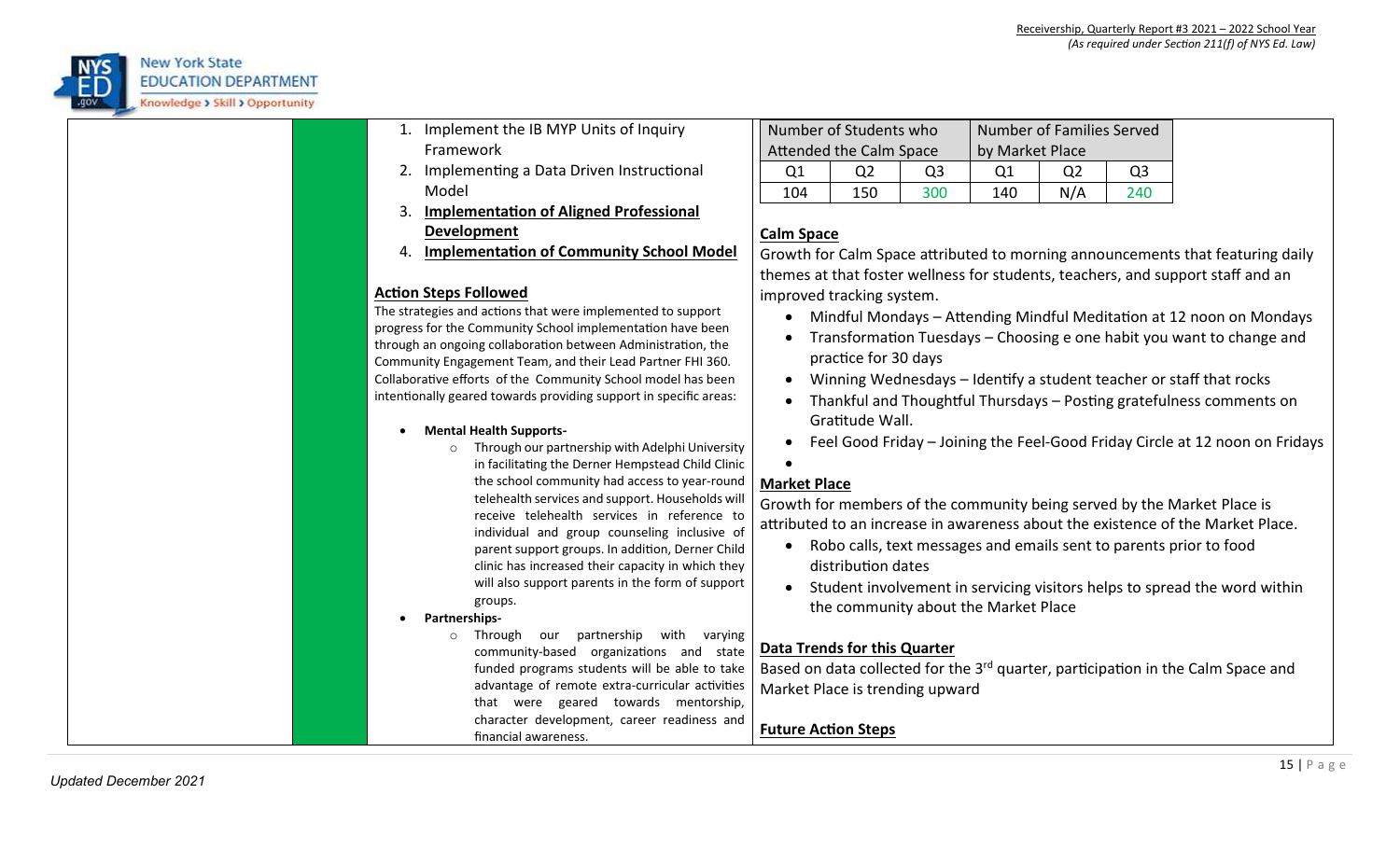

|                                | <b>Food Security-</b><br>o In partnership with the lead agency FHI360, the                                                                                                                                                                                                    | $\bullet$<br>$\bullet$                        |             | Continue to promote students utilizing the Calm Space to support SEL.<br>Continue community outreach to inform of Market Place. |               |                    |
|--------------------------------|-------------------------------------------------------------------------------------------------------------------------------------------------------------------------------------------------------------------------------------------------------------------------------|-----------------------------------------------|-------------|---------------------------------------------------------------------------------------------------------------------------------|---------------|--------------------|
|                                | ABGS middle school was successful in securing<br>a school-based pantry contract. The<br>Marketplace provides perishable and non-<br>perishable items as well as social service<br>screening in efforts to support the households<br>of students experiencing food insecurity. | No adjustments were needed at this time.      |             | Description of Adjustments Made to Continuation Plan (If Any)                                                                   |               |                    |
|                                | <b>Parent Engagement-</b>                                                                                                                                                                                                                                                     |                                               |             |                                                                                                                                 |               |                    |
|                                | o Our partnerships with community-based<br>organizations such as Ramapo for Children and<br>the Derner Child Hempstead Clinic provide<br>monthly parent engagement opportunities on a<br>rotation basis that results in parent workshops.                                     |                                               |             |                                                                                                                                 |               |                    |
|                                | Mentorship-                                                                                                                                                                                                                                                                   |                                               |             |                                                                                                                                 |               |                    |
|                                | o Our Community School Director, continues to<br>assist ABGS in making great gains in mentorship                                                                                                                                                                              |                                               |             |                                                                                                                                 |               |                    |
|                                | of 7 <sup>th</sup> and 8 <sup>th</sup> grade students. Through our                                                                                                                                                                                                            |                                               |             |                                                                                                                                 |               |                    |
|                                | partnerships with Success Mentorship-Molly                                                                                                                                                                                                                                    |                                               |             |                                                                                                                                 |               |                    |
|                                | College, New York State My Brothers Keeper via                                                                                                                                                                                                                                |                                               |             |                                                                                                                                 |               |                    |
|                                | HUFSD, over 200 students are dispersed<br>between middle school and high school.                                                                                                                                                                                              |                                               |             |                                                                                                                                 |               |                    |
|                                | The school administration also facilitated 4 virtual parent                                                                                                                                                                                                                   |                                               |             |                                                                                                                                 |               |                    |
|                                | engagement opportunities geared toward progress updates for                                                                                                                                                                                                                   |                                               |             |                                                                                                                                 |               |                    |
|                                | students and those in need of support and services.                                                                                                                                                                                                                           |                                               |             |                                                                                                                                 |               |                    |
| #35 3-8 ELA Black Students MGP | Lead Strategies Used (Bolded and underlined means                                                                                                                                                                                                                             |                                               |             | <b>Evidence Used to Determine Progress and Impact</b>                                                                           |               |                    |
|                                | used)                                                                                                                                                                                                                                                                         |                                               |             | Student participation rates on NYS ELA Assessment Grades 7 & 8                                                                  |               |                    |
|                                | <b>Implement the IB MYP Units of Inquiry</b>                                                                                                                                                                                                                                  |                                               |             |                                                                                                                                 |               |                    |
|                                | <b>Framework</b>                                                                                                                                                                                                                                                              | <b>NYS ELA Assessment Participation Rates</b> |             |                                                                                                                                 |               |                    |
|                                | Implementing a Data Driven Instructional<br>2.                                                                                                                                                                                                                                |                                               |             |                                                                                                                                 |               |                    |
|                                | Model                                                                                                                                                                                                                                                                         |                                               | Eligible to | Absent/Refusal                                                                                                                  | <b>Tested</b> | Participation Rate |
|                                | Implementation of Aligned Professional<br>3.                                                                                                                                                                                                                                  |                                               | <b>Test</b> |                                                                                                                                 |               |                    |
|                                | Development                                                                                                                                                                                                                                                                   | Grade 7 ELA                                   | 116         | 10                                                                                                                              | 106           | 91%                |
|                                | 4. Implementation of Community School Model                                                                                                                                                                                                                                   | Grade 8 ELA                                   | 125         | 15                                                                                                                              | 105           | 84%                |
|                                |                                                                                                                                                                                                                                                                               |                                               |             |                                                                                                                                 |               |                    |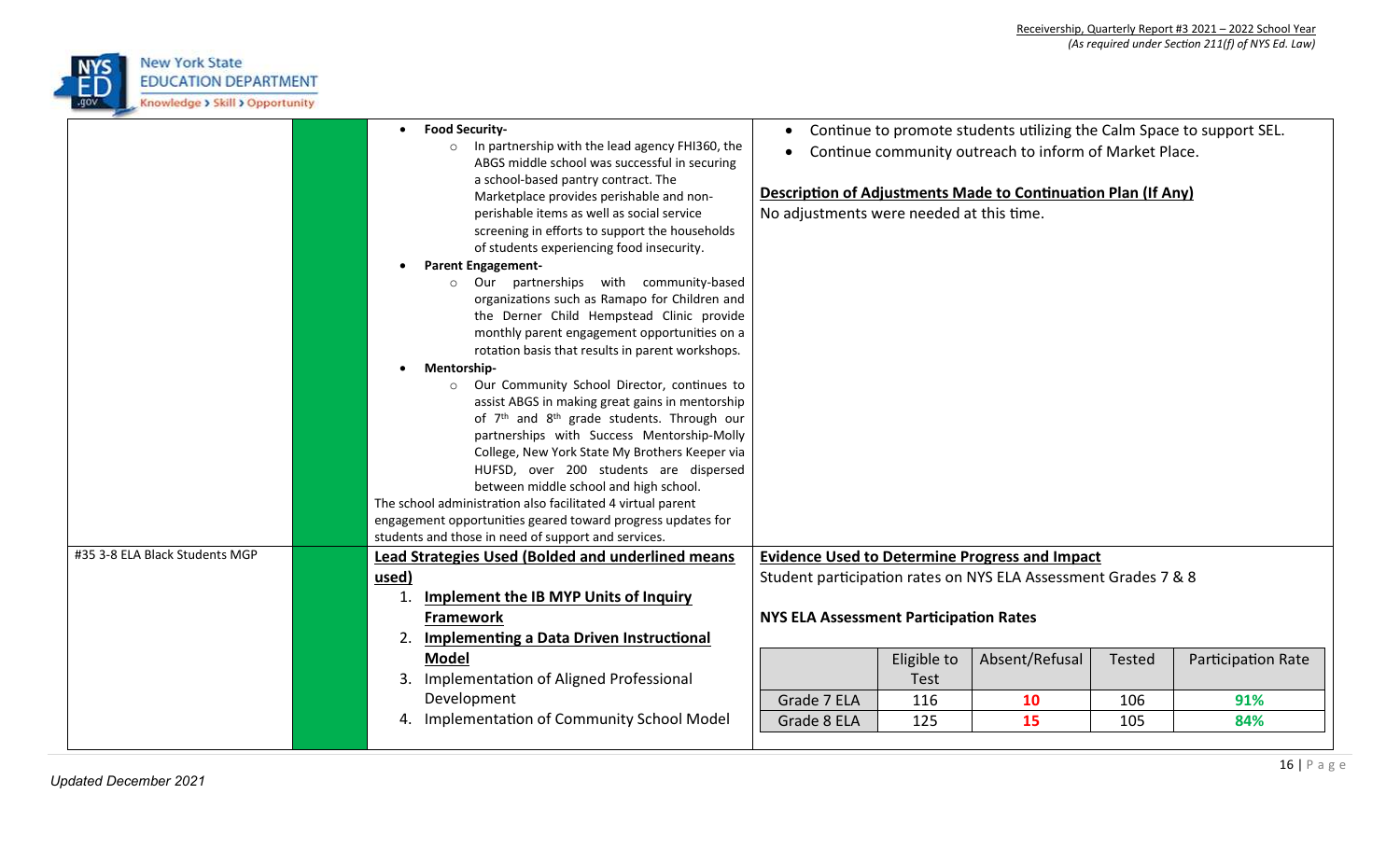

| <b>Action Steps Followed</b>                                                                                                                                                                                                                                                                                                                                                                                                                                                                                               |                                                                                                                                                                                                                                                                                                                                                                                                                                                                                                                                                                                                        |  |  |  |  |
|----------------------------------------------------------------------------------------------------------------------------------------------------------------------------------------------------------------------------------------------------------------------------------------------------------------------------------------------------------------------------------------------------------------------------------------------------------------------------------------------------------------------------|--------------------------------------------------------------------------------------------------------------------------------------------------------------------------------------------------------------------------------------------------------------------------------------------------------------------------------------------------------------------------------------------------------------------------------------------------------------------------------------------------------------------------------------------------------------------------------------------------------|--|--|--|--|
| Ensuring the implementation of IB units of Inquiry by<br>conducting walkthroughs and classroom visitations<br>ensure teachers are utilizing IB units of inquiry.<br>Teachers are using the following programs to meet the<br>needs of all ELA students: · NEWSELA · I-Ready · Digital<br>Subscription to Pearson Realize · My Perspective·<br>Immersive Reader within Office 365<br>The following non-negotiable non-fiction reading<br>strategies will be implemented across all content areas.<br>Pre-Reading<br>$\circ$ | <b>Data Trends for this Quarter</b><br>In lieu of quarterly benchmark assessments and to avoid over testing the<br>$\bullet$<br>quarter three benchmarks were not administered. The New York State ELA<br>Assessments were administered in time allotted for quarter three<br>assessments.<br>Participation rate for the NYS ELA Assessment was 91% in Grade 7 and 84%<br>in Grade 8. Based on this data and the Fall to Winter I-Ready Benchmark<br>data where Grade 7 showed an overall growth of 9% and Grade 8 showed<br>an overall growth of 19% we are looking forward to continuing this growth |  |  |  |  |
| Build background knowledge before<br>beginning to read.<br>Know the purpose for reading<br>(chronological information, compare &<br>contrast, etc.)<br>Identifying main idea- Ask what the text is<br>п<br>about<br>Preview (the pictures, title, heading,<br>п<br>boldface quotes, repeated words, graphs,                                                                                                                                                                                                                | trend with the results of the 2021-2022 NYS ELA assessment data.<br><b>I-Ready Data Breakdown</b><br>• There was an increase in the percentage of students who scored mid or<br>above grade level (an increase of 1 percentage point.)<br>There was a decrease of 3 percentage points in the number of students<br>$\bullet$<br>who performed at two grade levels below.                                                                                                                                                                                                                               |  |  |  |  |
| etc.)<br>Make prediction (who, what, where, when,<br>why and how)<br>Break text into manageable chunks.                                                                                                                                                                                                                                                                                                                                                                                                                    | <b>Future Action Steps</b><br>The quarter four benchmark assessment will be administered prior to the<br>end of the school year.<br>The ELA instructional coach will continue PLCs to use data in assisting ELA                                                                                                                                                                                                                                                                                                                                                                                        |  |  |  |  |
| <b>During Reading</b><br>$\circ$<br>Give complete attention to the reading<br>task.<br>Keep the purpose in mind.<br>Self-monitor comprehension.                                                                                                                                                                                                                                                                                                                                                                            | teachers with developing strategies and using best practices to address<br>student skill and content knowledge deficiencies to build on the growth<br>indicated by the $7th$ and $8th$ grade data.                                                                                                                                                                                                                                                                                                                                                                                                     |  |  |  |  |
| Annotate text<br>Re-read for understanding.<br>Connect with text-compare learning with<br>what he/she already knows. Has opinion<br>about reading. (Text to Self)                                                                                                                                                                                                                                                                                                                                                          | <b>Description of Adjustments Made to Continuation Plan (If Any)</b><br>No adjustments were needed at this time.                                                                                                                                                                                                                                                                                                                                                                                                                                                                                       |  |  |  |  |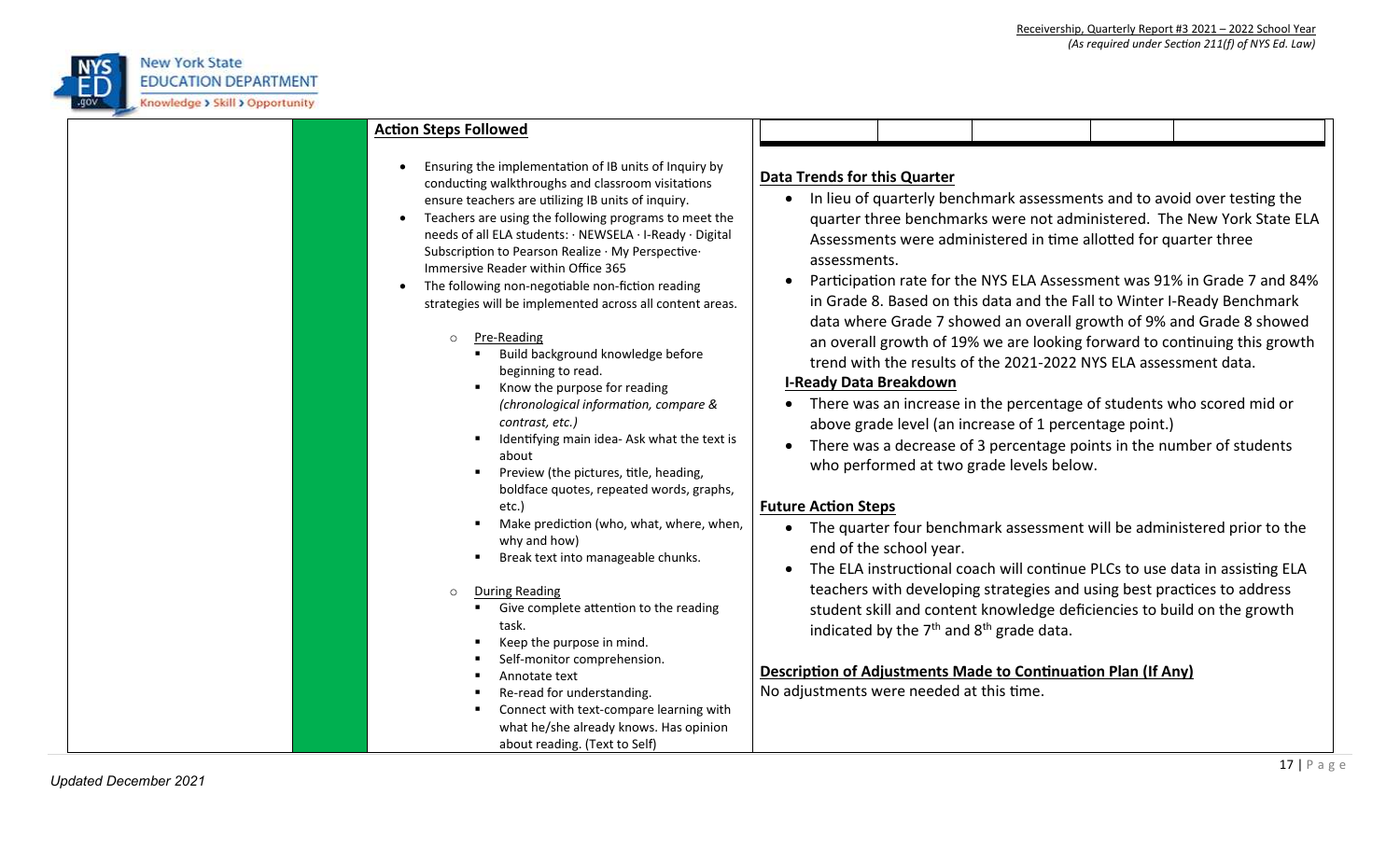

| #37 3-8 ELA ELL Students MGP | Ask what author is trying to say.<br>$\blacksquare$ .<br>(Identifying Author's Purpose)<br>Using inference skills to make predictions<br>Generate questions and seek answers.<br>Lead Strategies Used (Bolded and underlined means<br>used)<br>Implement the IB MYP Units of Inquiry<br>1.<br>Framework                                                                                                                                                                                                                                                                                                                                                                                                                                                                        | <b>NYS ELA Assessment Participation Grade</b>                                                                             |                                          | <b>Evidence Used to Determine Progress and Impact</b><br>Student participation rates on NYS ELA Assessment Grade 7 and Grade 8                                                                                                                             |                      |                                                                                                                                                                                                                                                                                                                                                                                                                                                                                                                                                                                                                         |
|------------------------------|--------------------------------------------------------------------------------------------------------------------------------------------------------------------------------------------------------------------------------------------------------------------------------------------------------------------------------------------------------------------------------------------------------------------------------------------------------------------------------------------------------------------------------------------------------------------------------------------------------------------------------------------------------------------------------------------------------------------------------------------------------------------------------|---------------------------------------------------------------------------------------------------------------------------|------------------------------------------|------------------------------------------------------------------------------------------------------------------------------------------------------------------------------------------------------------------------------------------------------------|----------------------|-------------------------------------------------------------------------------------------------------------------------------------------------------------------------------------------------------------------------------------------------------------------------------------------------------------------------------------------------------------------------------------------------------------------------------------------------------------------------------------------------------------------------------------------------------------------------------------------------------------------------|
|                              | Implementing a Data Driven Instructional<br><b>Model</b><br>Implementation of Aligned Professional<br>3.<br>Development<br>4. Implementation of Community School Model                                                                                                                                                                                                                                                                                                                                                                                                                                                                                                                                                                                                         | Grade 7 ELA<br>Grade 8 ELA                                                                                                | Eligible To<br><b>Test</b><br>184<br>150 | Absent/Refusal<br>10<br>15                                                                                                                                                                                                                                 | Tested<br>174<br>135 | Participation Rate<br>95%<br>90%                                                                                                                                                                                                                                                                                                                                                                                                                                                                                                                                                                                        |
|                              | <b>Action Steps Followed</b><br>We will utilize the ENL instructional coach to provide<br>PLCs and professional development to staff on strategies<br>that engage ELL students.<br>All ELLs and students with IEPs are ELA students. Use<br>data from NYSESLAT, I-Ready, and NYS ELA aligned local<br>assessments to develop best instructional strategies to<br>increase achievement and differentiate the learning.<br>The following non-negotiable non-fiction reading<br>strategies will be implemented across all content areas.<br>Pre-Reading<br>$\circ$<br>Build background knowledge before<br>beginning to read.<br>Know the purpose for reading<br>(chronological information, compare &<br>contrast, etc.)<br>Identifying main idea- Ask what the text is<br>about | <b>Data Trends for this Quarter</b><br>assessments.<br>$\bullet$<br><b>I-Ready Data Breakdown</b><br>$\bullet$<br>points. |                                          | Assessments were administered in time allotted for quarter three<br>trend with the results of the 2021-2022 NYS ELA assessment data.<br>grade level (an increase of 1 percentage point.)<br>The percentage of ELL students in both grades 7 and 8 who were |                      | In lieu of quarterly benchmark assessments and to avoid over testing the<br>quarter three benchmarks were not administered. The New York State ELA<br>Participation rate for the NYS ELA Assessment was 95% in Grade 7 and 90%<br>in Grade 8. Based on this data and the Fall to Winter I-Ready Benchmark<br>data where Grade 7 showed an overall growth of 13% and Grade 8 showed<br>an overall growth of 5% we are looking forward to continuing this growth<br>• There was an increase in the percentage of students who scored early on<br>performing in three or more grade levels below decreased by 4 percentage |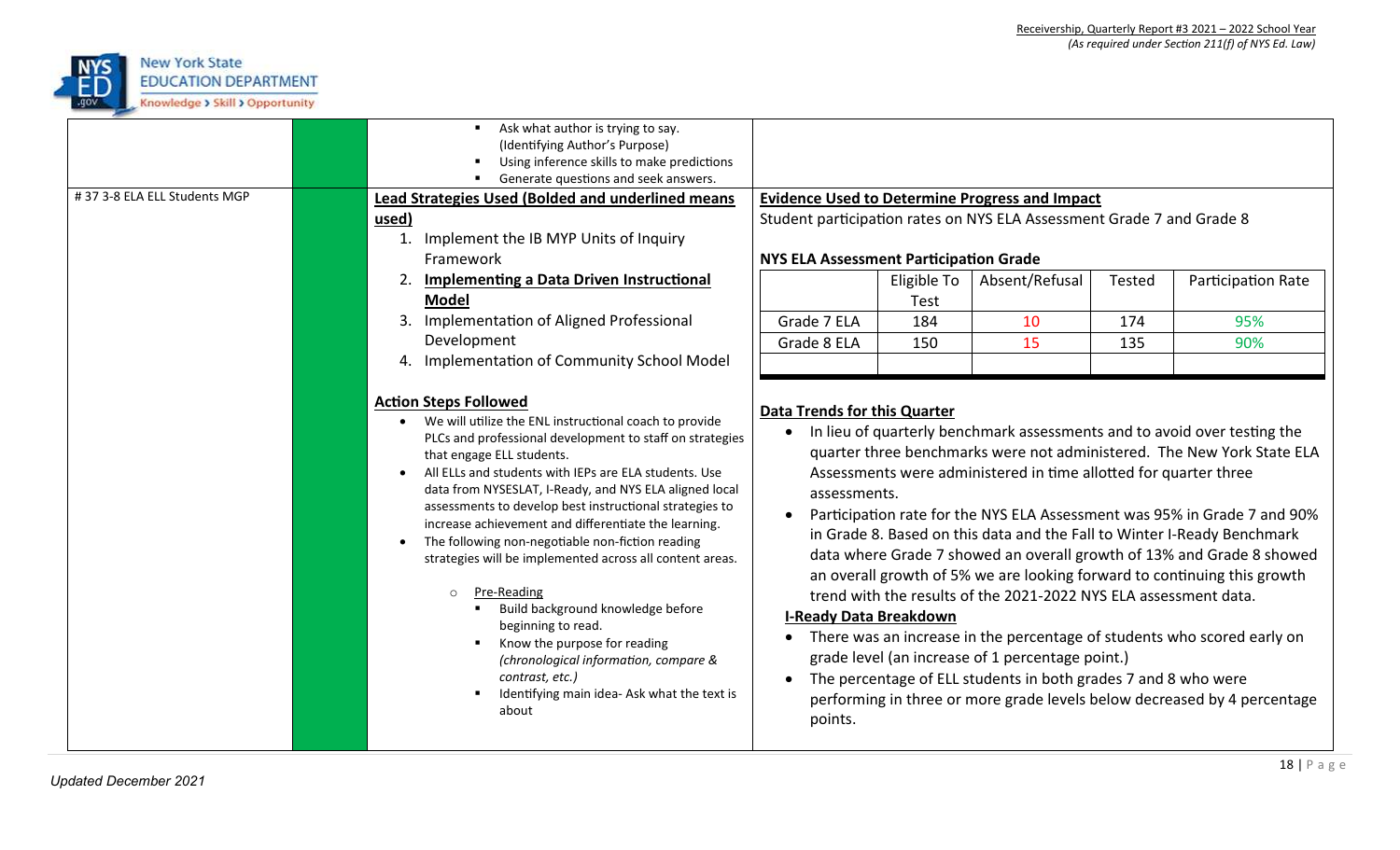

| #43 3 -8 Math ELL Students MGP | Preview (the pictures, title, heading,<br>boldface quotes, repeated words, graphs,<br>etc.)<br>Make prediction (who, what, where, when,<br>why and how)<br>Break text into manageable chunks.<br><b>During Reading</b><br>Give complete attention to the reading task.<br>Keep the purpose in mind.<br>Self-monitor comprehension.<br>Annotate text<br>Re-read for understanding.<br>Connect with text-compare learning with what he/she<br>already knows. Has opinion about reading. (Text to Self)<br>Ask what author is trying to say. (Identifying Author's<br>Purpose)<br>Using inference skills to make predictions<br>Generate questions and seek answers. | <b>Future Action Steps</b><br>$\bullet$<br>end of the school year.<br>$\bullet$<br>Description of Adjustments Made to Continuation Plan (If Any)<br>No adjustments were needed at this time. | indicated by the 7 <sup>th</sup> and 8 <sup>th</sup> grade data. | The quarter four benchmark assessment will be administered prior to the<br>The ELA instructional coach will continue PLCs to use data in assisting ELA<br>teachers with developing strategies and using best practices to address<br>student skill and content knowledge deficiencies to build on the growth |        |               |
|--------------------------------|-------------------------------------------------------------------------------------------------------------------------------------------------------------------------------------------------------------------------------------------------------------------------------------------------------------------------------------------------------------------------------------------------------------------------------------------------------------------------------------------------------------------------------------------------------------------------------------------------------------------------------------------------------------------|----------------------------------------------------------------------------------------------------------------------------------------------------------------------------------------------|------------------------------------------------------------------|--------------------------------------------------------------------------------------------------------------------------------------------------------------------------------------------------------------------------------------------------------------------------------------------------------------|--------|---------------|
|                                | Lead Strategies Used (Bolded and underlined means<br>used)                                                                                                                                                                                                                                                                                                                                                                                                                                                                                                                                                                                                        | <b>Evidence Used to Determine Progress and Impact</b><br>Student participation rates on NYS Math Assessment Grade 7 and anticipated                                                          |                                                                  |                                                                                                                                                                                                                                                                                                              |        |               |
|                                | Implement the IB MYP Units of Inquiry                                                                                                                                                                                                                                                                                                                                                                                                                                                                                                                                                                                                                             | student participation rates for Grade 8 Regents Exam.                                                                                                                                        |                                                                  |                                                                                                                                                                                                                                                                                                              |        |               |
|                                | Framework                                                                                                                                                                                                                                                                                                                                                                                                                                                                                                                                                                                                                                                         |                                                                                                                                                                                              |                                                                  |                                                                                                                                                                                                                                                                                                              |        |               |
|                                | 2. Implementing a Data Driven Instructional                                                                                                                                                                                                                                                                                                                                                                                                                                                                                                                                                                                                                       | NYS Math Assessment Participation Rates                                                                                                                                                      |                                                                  |                                                                                                                                                                                                                                                                                                              |        |               |
|                                | Model                                                                                                                                                                                                                                                                                                                                                                                                                                                                                                                                                                                                                                                             |                                                                                                                                                                                              | Eligible to                                                      | Absent/Refusal                                                                                                                                                                                                                                                                                               | Tested | Participation |
|                                | <b>Implementation of Aligned Professional</b>                                                                                                                                                                                                                                                                                                                                                                                                                                                                                                                                                                                                                     |                                                                                                                                                                                              | Test                                                             |                                                                                                                                                                                                                                                                                                              |        | Rate          |
|                                | Development                                                                                                                                                                                                                                                                                                                                                                                                                                                                                                                                                                                                                                                       | Grade 7 Math                                                                                                                                                                                 | 210                                                              | $\overline{4}$                                                                                                                                                                                                                                                                                               | 206    | 98%           |
|                                | 4. Implementation of Community School Model                                                                                                                                                                                                                                                                                                                                                                                                                                                                                                                                                                                                                       | Grade 8 Math<br>(Algebra)                                                                                                                                                                    | 534                                                              | N/A                                                                                                                                                                                                                                                                                                          | N/A    | N/A           |
|                                | <b>Action Steps Followed</b>                                                                                                                                                                                                                                                                                                                                                                                                                                                                                                                                                                                                                                      |                                                                                                                                                                                              |                                                                  |                                                                                                                                                                                                                                                                                                              |        |               |
|                                | Utilize the ENL instructional coach to provide PLCs and<br>professional development to staff on strategies that<br>engage ELL students.                                                                                                                                                                                                                                                                                                                                                                                                                                                                                                                           | <b>Data Trends for this Quarter</b>                                                                                                                                                          |                                                                  |                                                                                                                                                                                                                                                                                                              |        |               |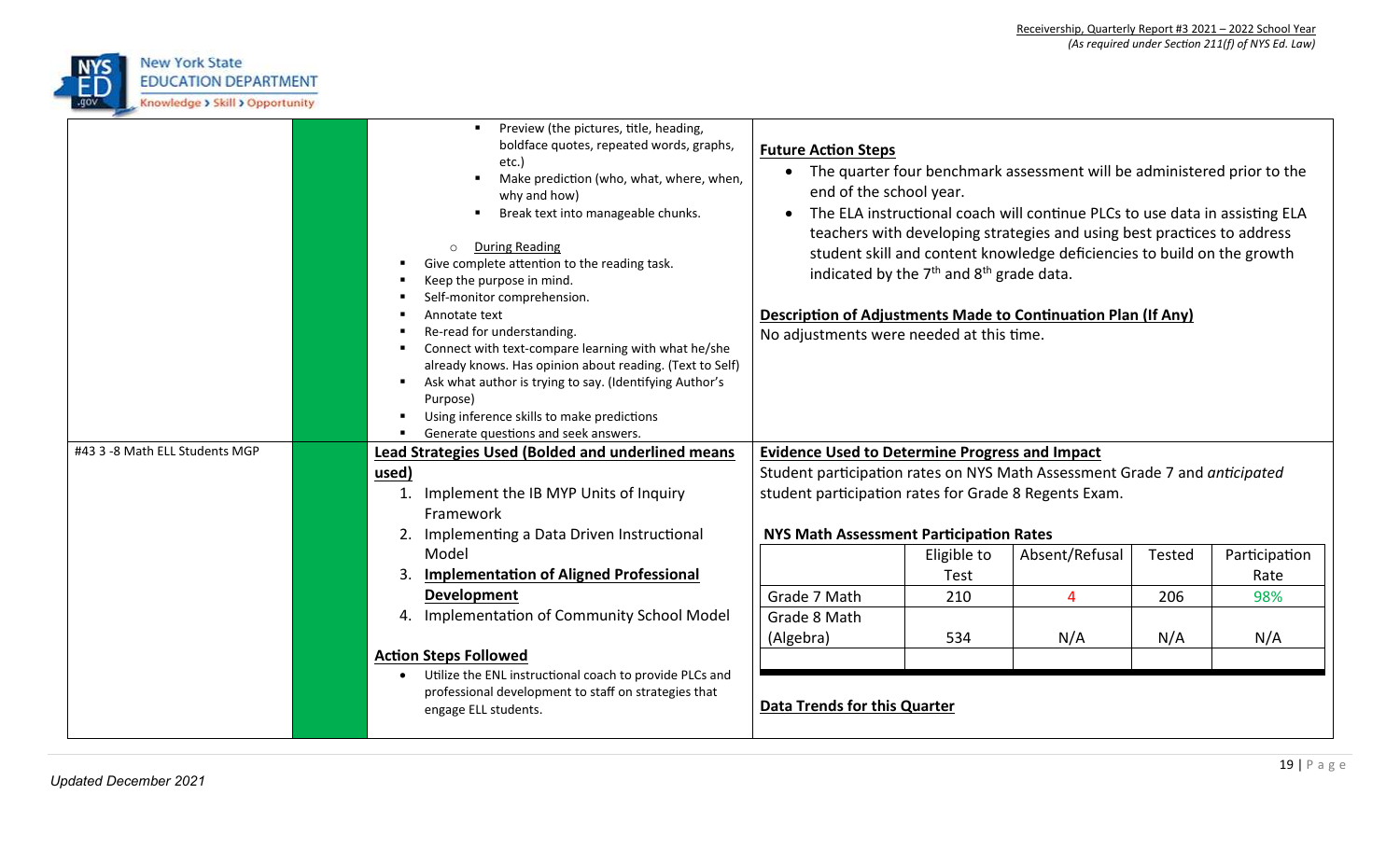

| All ELLs and IEPs students are Math students. Use data<br>from NYSESLAT, I-Ready, and Local Assessment exams to<br>develop best instructional strategies to increase<br>achievement and differentiate the learning. | In lieu of quarterly benchmark assessments and to avoid over testing the<br>quarter three benchmarks were not administered. The New York State ELA<br>Assessments were administered in time allotted for quarter three<br>assessments.<br>Participation rate for the NYS Math Assessment Grade 7 was 98%. Based on<br>$\bullet$<br>this data and the Fall to Winter I-Ready Benchmark data where Grade 7<br>showed an overall growth of 35% we are looking forward to continuing this<br>growth trend with the results of the 2021-2022 NYS Math assessment data.<br><b>I-Ready Data Breakdown</b><br>The percentage of students in grade 7 who were performing in three or<br>more grade levels below decreased. The change was a decrease of 17<br>percentage points. The decrease in this category led to increases in the one,<br>two, and early on grade level categories.<br>There were increases in the percentage of students who scored early or<br>mid/above grade level (an increase of 1 percentage point in for each) |
|---------------------------------------------------------------------------------------------------------------------------------------------------------------------------------------------------------------------|------------------------------------------------------------------------------------------------------------------------------------------------------------------------------------------------------------------------------------------------------------------------------------------------------------------------------------------------------------------------------------------------------------------------------------------------------------------------------------------------------------------------------------------------------------------------------------------------------------------------------------------------------------------------------------------------------------------------------------------------------------------------------------------------------------------------------------------------------------------------------------------------------------------------------------------------------------------------------------------------------------------------------------|
|                                                                                                                                                                                                                     | <b>Future Action Steps</b>                                                                                                                                                                                                                                                                                                                                                                                                                                                                                                                                                                                                                                                                                                                                                                                                                                                                                                                                                                                                         |
|                                                                                                                                                                                                                     | • The quarter four benchmark assessment will be administered prior to the<br>end of the school year.                                                                                                                                                                                                                                                                                                                                                                                                                                                                                                                                                                                                                                                                                                                                                                                                                                                                                                                               |
|                                                                                                                                                                                                                     | The ELL instructional coach will continue PLCs to use data in assisting ELA<br>teachers with developing strategies and using best practices to address<br>student skill and content knowledge deficiencies to build on the growth<br>indicated by the $7th$ and $8th$ grade data.                                                                                                                                                                                                                                                                                                                                                                                                                                                                                                                                                                                                                                                                                                                                                  |
|                                                                                                                                                                                                                     | Description of Adjustments Made to Continuation Plan (If Any)                                                                                                                                                                                                                                                                                                                                                                                                                                                                                                                                                                                                                                                                                                                                                                                                                                                                                                                                                                      |
|                                                                                                                                                                                                                     | No adjustments were needed at this time.                                                                                                                                                                                                                                                                                                                                                                                                                                                                                                                                                                                                                                                                                                                                                                                                                                                                                                                                                                                           |
|                                                                                                                                                                                                                     |                                                                                                                                                                                                                                                                                                                                                                                                                                                                                                                                                                                                                                                                                                                                                                                                                                                                                                                                                                                                                                    |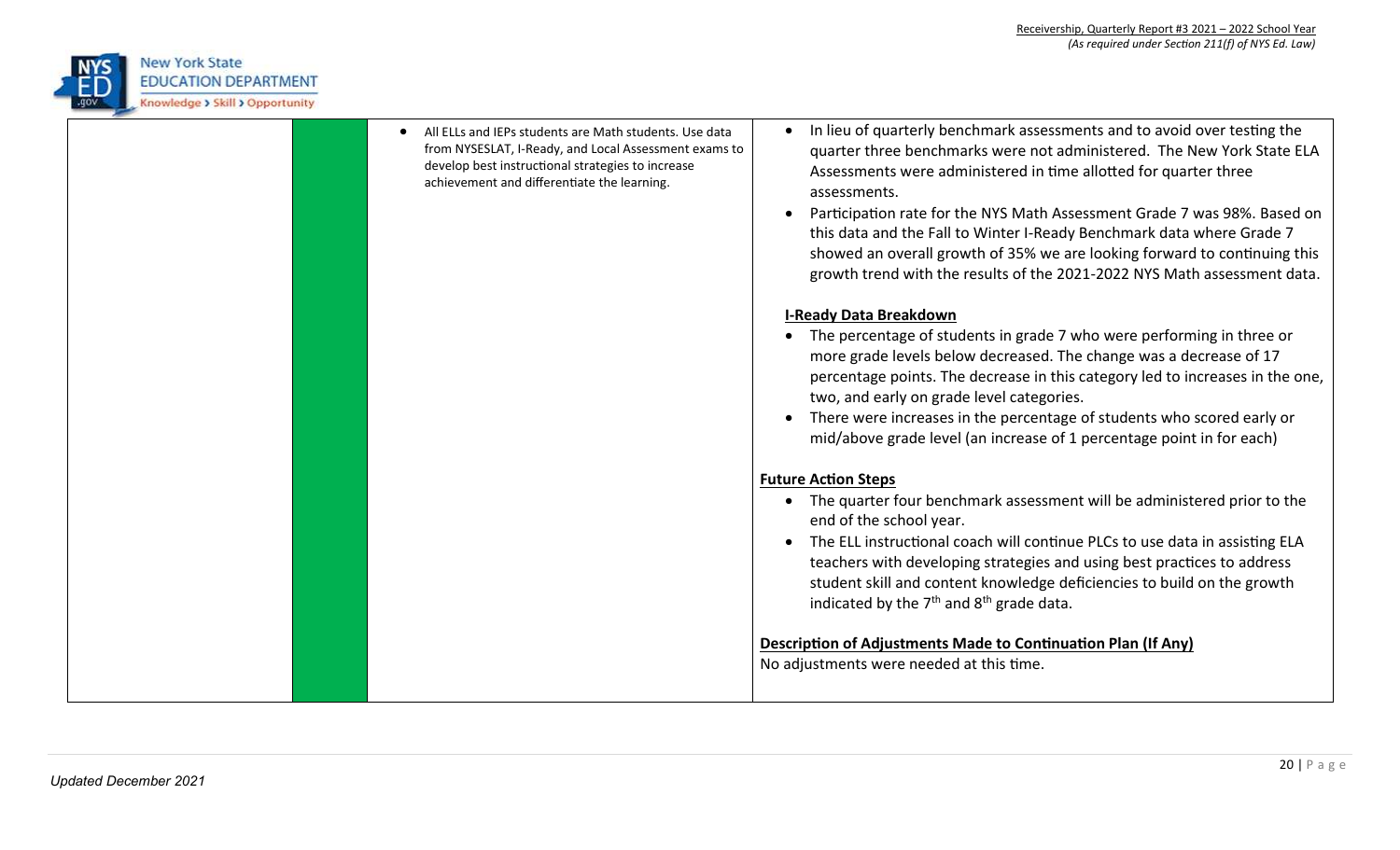

## **Part IV –** *Community Engagement Team (CET)*

## **Community Engagement Team (CET)**

*The role of the Community Engagement Team is to be active thought partners in contributing to and supporting the development of recommendations for school*  improvement through public engagement. Recommendations made by the CET, including how the school community (i.e., school principal, parents and guardians, teachers and other school staff and students) was engaged to seek input/feedback to guide implementation of the school's improvement plan, should be addressed in response to *the prompts below.*

| Report Out of 2021-22 CET Plan Implementation                                                   |                                                                                                                                                   |  |  |  |  |
|-------------------------------------------------------------------------------------------------|---------------------------------------------------------------------------------------------------------------------------------------------------|--|--|--|--|
| List the categories of stakeholders that have participated as members this<br>reporting period. | Describe how recommendations made by the CET during this reporting period were<br>used to inform implementation of the school's improvement plan. |  |  |  |  |
| Include any changes made to the CET's membership since the development of the                   |                                                                                                                                                   |  |  |  |  |
| Quarter #1 Report. Include the role/title of any new members.                                   |                                                                                                                                                   |  |  |  |  |
| Stakeholders:                                                                                   | Through the recommendations made by the CET during the 2021-22 school year, the Schools Improvement                                               |  |  |  |  |
| Superintendent and Cabinet                                                                      | Plan reflects an extensive response to strategically addressing and supporting the students as they transition                                    |  |  |  |  |
| Principal Administrative Team                                                                   | back into a completely in-person classroom setting. This targeted support will consist of:                                                        |  |  |  |  |
| <b>Community Members</b>                                                                        | Social/emotional learning for students and staff                                                                                                  |  |  |  |  |
| Community Based Organizations such as: Derner Hempstead Child Clinic                            | Ongoing professional development for staff                                                                                                        |  |  |  |  |
| School staff inclusive of:                                                                      | Parental support workshops by various community-based organizations                                                                               |  |  |  |  |
| Deans, Teachers, School Clinical Team, School Counselors                                        | Ongoing promotion of social emotional learning through various methods such as publication, social                                                |  |  |  |  |
| (Both General and Special Education)                                                            | media platform, electronic announcements, and school newsletter and website.                                                                      |  |  |  |  |
| Media Specialist                                                                                | Collaborative round table to brainstorm supporting the school administration to reach demonstrative                                               |  |  |  |  |
| <b>Community School Director</b>                                                                | indicator targets.                                                                                                                                |  |  |  |  |
| District facilities representative                                                              | Ongoing student representation and collaboration geared towards promotion of social emotional learning                                            |  |  |  |  |
|                                                                                                 | through student government, coffee with the principal initiative, student publication and International                                           |  |  |  |  |
|                                                                                                 | Baccalaureate initiatives.                                                                                                                        |  |  |  |  |

## **Part V -** *Receivership Powers*

**Powers of the Receiver**  *Provide a summary of the use of the School Receiver's powers during this reporting period.*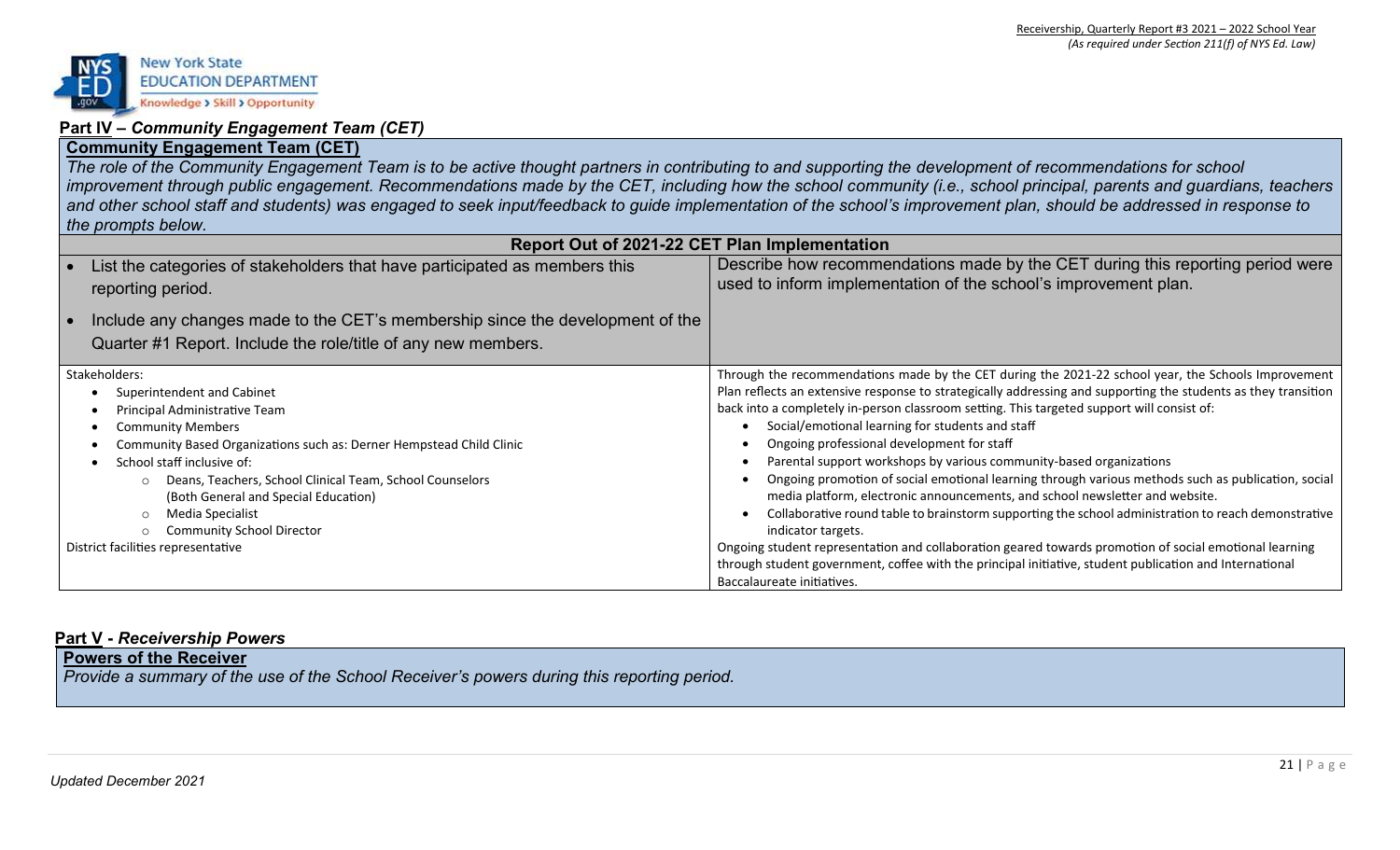#### Receivership, Quarterly Report #3 2021 - 2022 School Year (As required under Section 211(f) of NYS Ed. Law)



#### **New York State EDUCATION DEPARTMENT** Knowledge > Skill > Opportunity

The Receiver has utilized her authority to ensure that students' academic needs are consistently met by requesting support from the Commissioner on the following arbitrated issues with the teacher union: 80-minute block scheduling Creating protocols to address teacher attendance · Instructional coaches will be able to participate in peer mentoring The Receiver also negotiated a Memorandum of Agreement to hire and sustain administrators with bilingual credentials to address the growing bilingual student population's academic and socio-emotional needs. In August 2021, a response from the NYSED Commissioner concerning the request for support yielded favorable supports. The request for block scheduling, teacher assignment, and peer mentoring were all supported by the NYSED Commissioner. The other areas were viewed as contractual issues answered in the language of the teachers' contract and mentioned to be considered similar to the Receiver's perspectives. The Receiver will continue to make decisions and take actions that immediately address the wellbeing of the entire ABGS community.

#### **Part VI - Assurance and Attestation**

By signing below, I attest to the fact that the information in this Receivership Quarterly Report is true and accurate to the best of my knowledge; and that all requirements with regard to public hearings and the Community Engagement Teams, as per Commissioners Regulation §100.19 have been met.

Name of Receiver (Print): Signature of Receiver:

POINT HEMSTEDNS

**Updated December 2021** 

 $22$  | Page